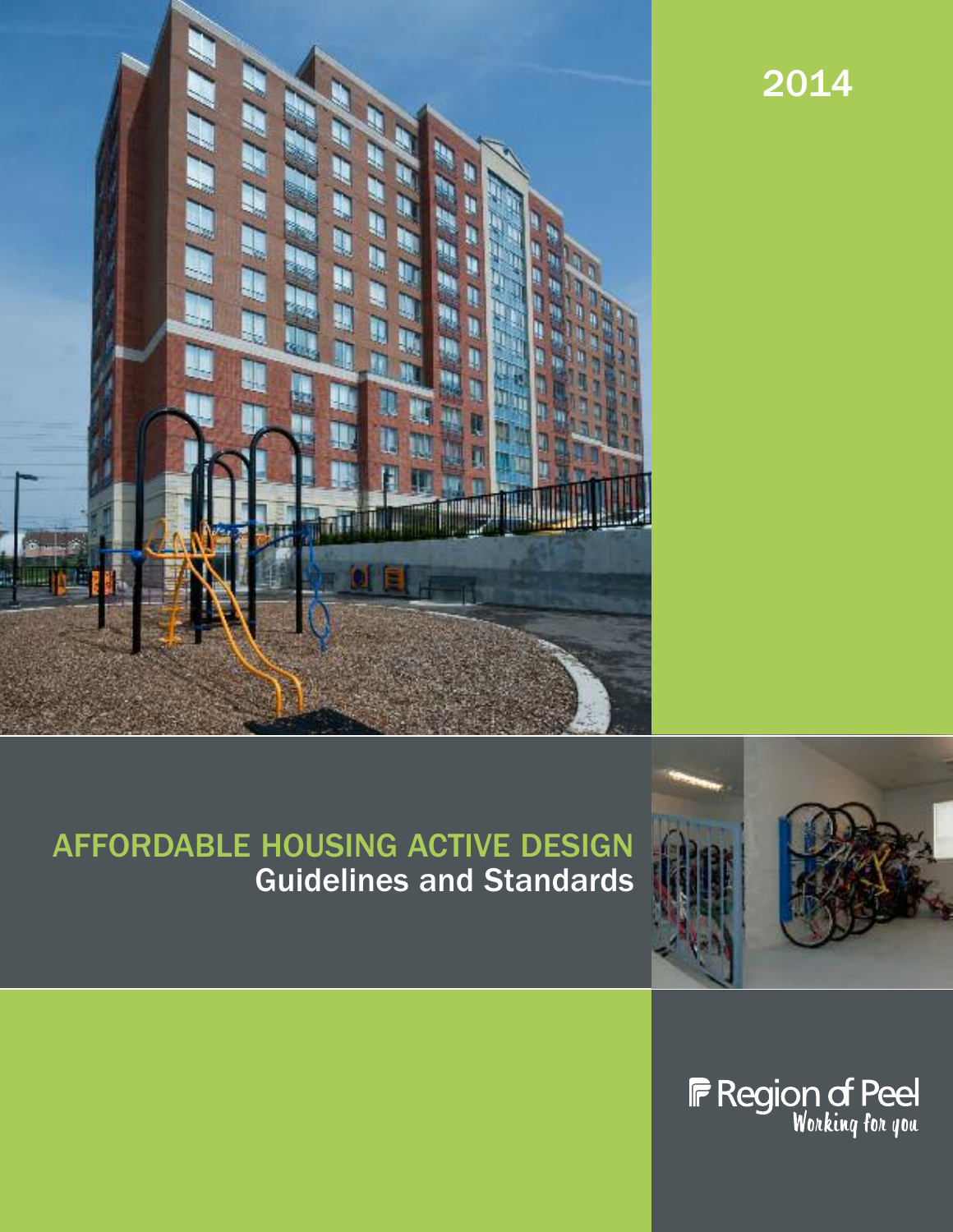# Region of Peel Contacts

Peel Public Health Chronic Disease & Injury Prevention

7120 Hurontario St. Mississauga, ON L5M 2C1 Tel: 905-791-7800

Email: [YourHealthyWorkplace@peelregion.ca](mailto:YourHealthyWorkplace@peelregion.ca) [peelregion.ca/health](www.peelregion.ca/health)

Real Property Asset Management Corporate Services

10 Peel Centre Dr, Ste. B Brampton, ON L6T 4B9 Tel: 905-791-7800

Email: [rpam@regionofpeel.ca](mailto: rpam@regionofpeel.ca) [peelregion.ca](www.peelregion.ca)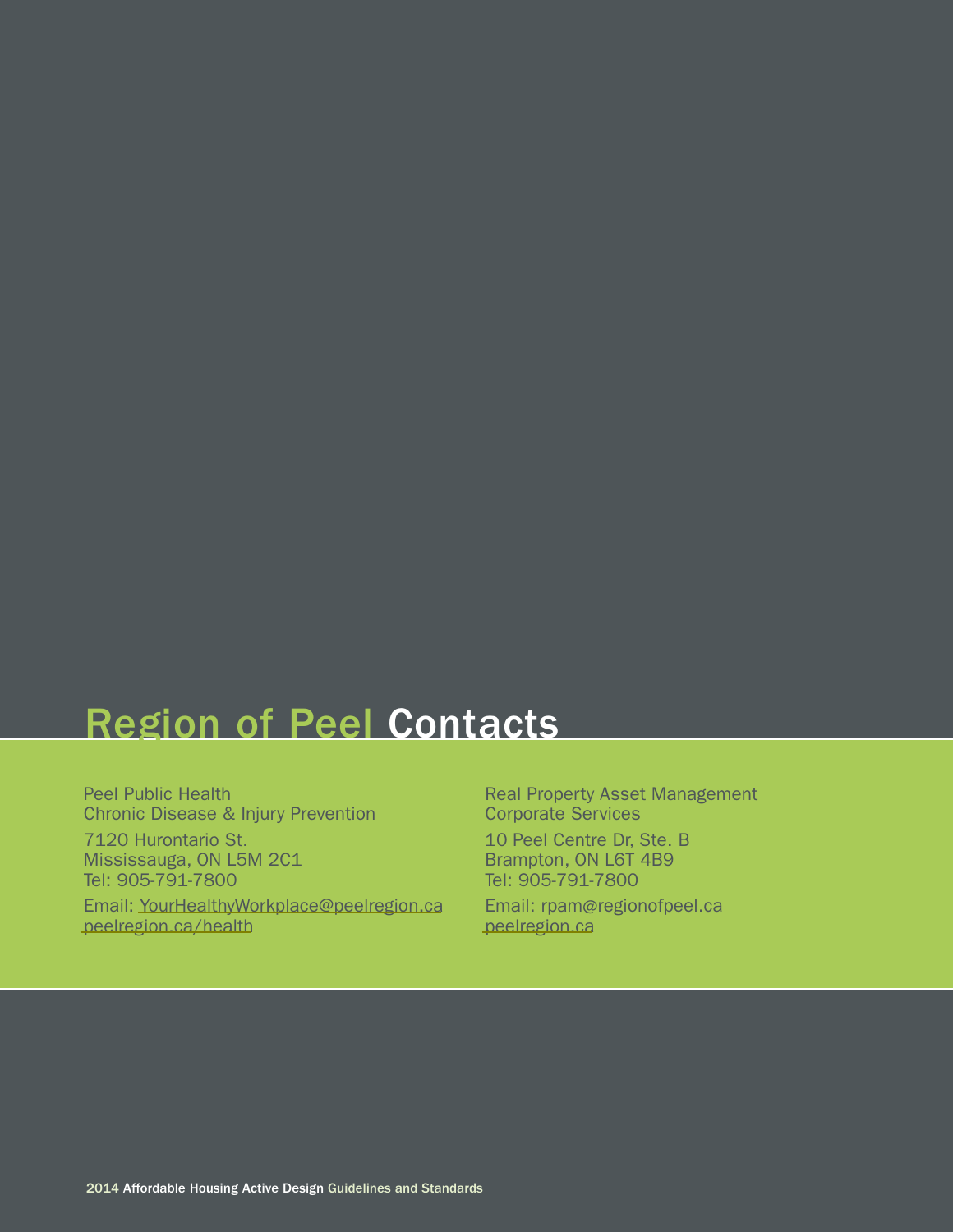### **1.0 Introduction**

| 1.2 The Importance of Health in Design  7 |  |
|-------------------------------------------|--|
|                                           |  |
| 1.4 How and When to Use the Guidelines  8 |  |
|                                           |  |
|                                           |  |

### **2.0 Key Elements**

| 2.1 Determining Suitability for Active |  |  |
|----------------------------------------|--|--|
|                                        |  |  |

### **3.0 Complete Communities**

| 3.2 Planning for Affordable Housing  13 |  |
|-----------------------------------------|--|
|                                         |  |

### **4.0 Outdoor Active Play Areas**

## **5.0 Indoor Building Design**

### **6.0 Programming and Partnership Opportunities**

| 6.3 Communal Cooking and Eating Areas  24    |  |
|----------------------------------------------|--|
| 7.0 Guidelines Checklist and Cost Impact  25 |  |
|                                              |  |

|--|--|--|--|

# **Table of Contents**

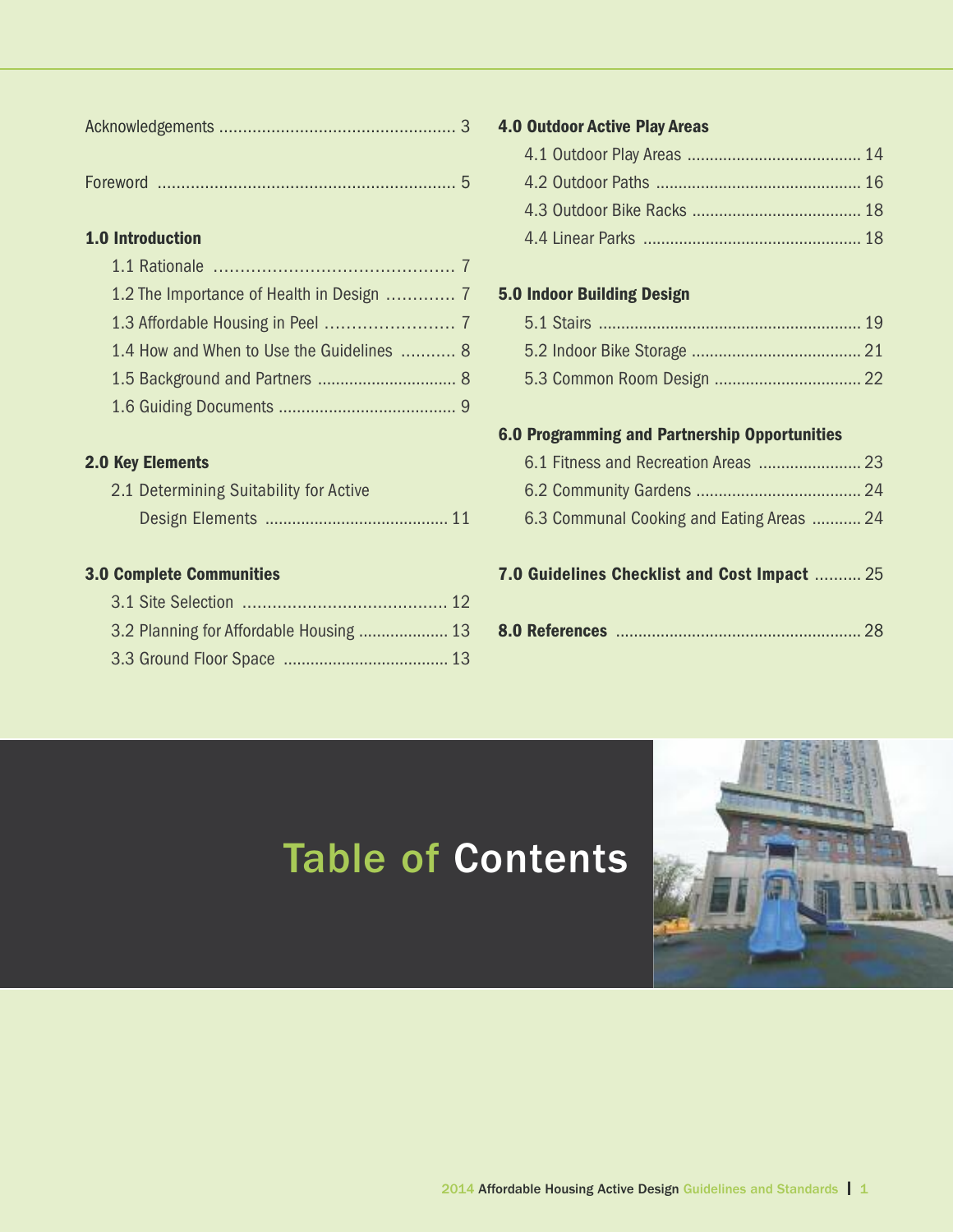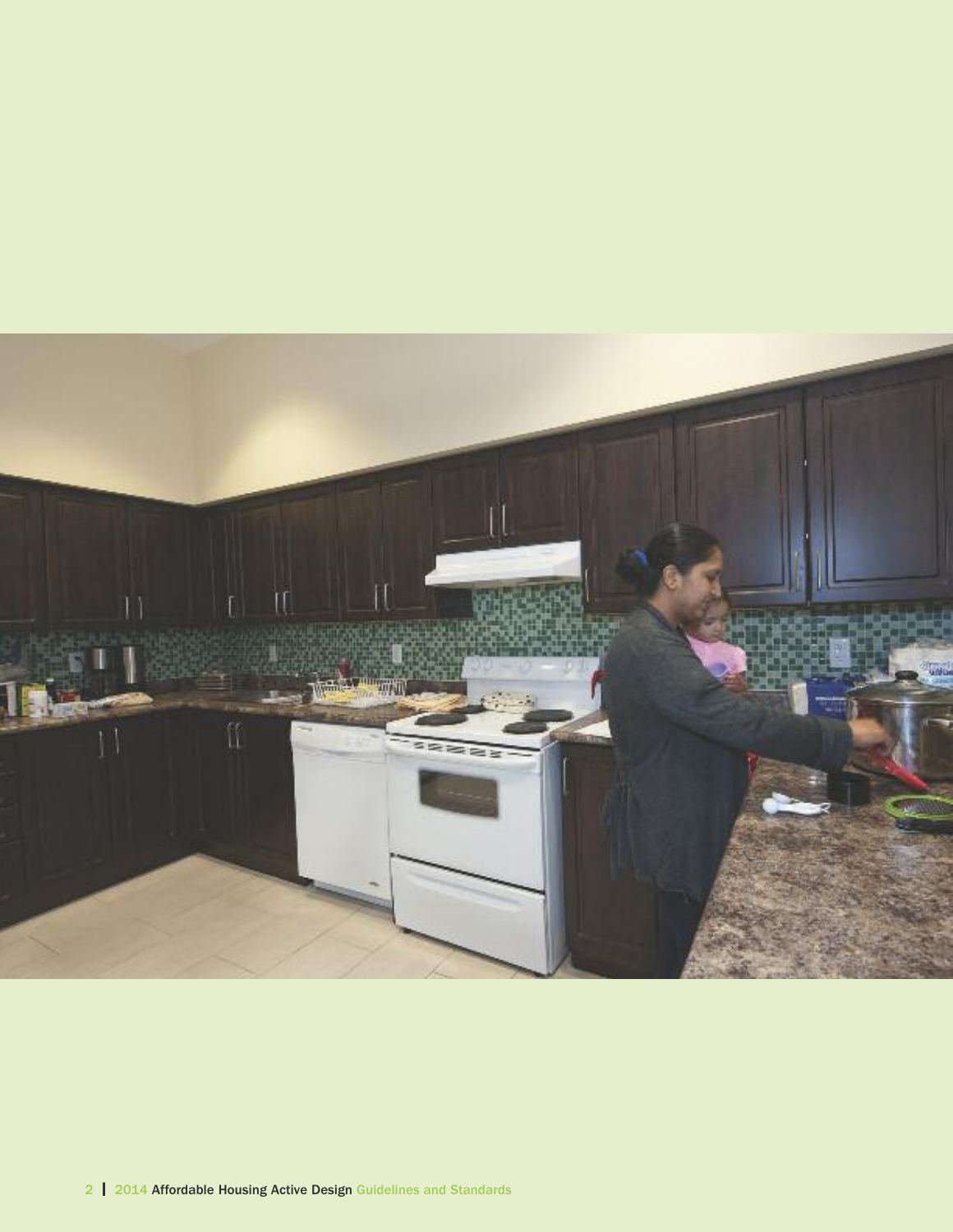In developing the Region of Peel's *Affordable Housing Active Design – Guidelines and Standards* we wish to acknowledge the following Region of Peel staff who were integral participants of the Active Design for Affordable Housing Work Group:

**ACKNOWLEDEMENTS**<br>
In developing the Region of Peet's *Affordable Houssing Active Design - Guid*<br>
News to acknowledge the following Region of Peet staff who were integral pe<br>
Design for Affordable Housing Work Group:<br>
Gail Gail Anderson, Principal Planner, Corporate Services Hillary Calavitta, Advisor, Public Health and Public Works Bruno Colavecchia, Manager, Human Services Laura Diotte, Planner, Corporate Services Marwan Kassay, Specialist, Human Services Sue Ritchie, Manager, Human Services Liliana Roberts, Health Promoter, Public Health Olga Tusun-Kalac, Program Manager, Real Property Asset Management

We also would like to thank the following Region of Peel staff who made valuable contributions to the preparation of this document:

Rebecca Fortin, Advisor, Public Health Donna Palmer, Supervisor, Human Services Michelle Paterson, Supervisor, Public Health Edward Wong, Manager, Real Property Asset Management

We wish to acknowledge the following Region of Peel senior managers who were instrumental in the development of these guidelines:

Gayle Bursey, Director, Public Health Lisa Duarte, Director, Human Services Janet Menard, Commissioner, Human Services Dr. David Mowat, Medical Officer of Health, Public Health Muliwa Mwarigha, Director, Human Services Janette Smith, Commissioner, Health Services Steve VanOfwegen, Chief Financial Officer; Formerly Acting Director, Real Property Asset Management

Sincere gratitude is also extended to our partners at the Center for Active Design and in New York City.We wish to offer a special thank you to Dr. Karen Lee, Global Health + Built Environment Consultant, based in New York City, lead co-author of the Active Design Guidelines as well as Active Design: Affordable Designs for Affordable Housing documents. As well as Les Bluestone, President of Blue Sea Development and Construction Co. and board member of the Center for Active Design, for sharing his knowledge in construction of actively designed affordable housing.

Finally, we recognize the hard work and continued support that will be necessary to implement the Region of Peel's Active Design – Guidelines and Standards in future affordable housing developments or retrofits; ultimately promoting improved health and well-being of Peel residents.

**Note:** This document is to be read in conjunction with the most current: "Affordable Housing Design Guidelines and Standards" documents,"The Region of Peel Accessibility Standards for Affordable Residential Properties", and "Crime Prevention Through Environmental Design" (CPTED) and/or any other document referenced in this document.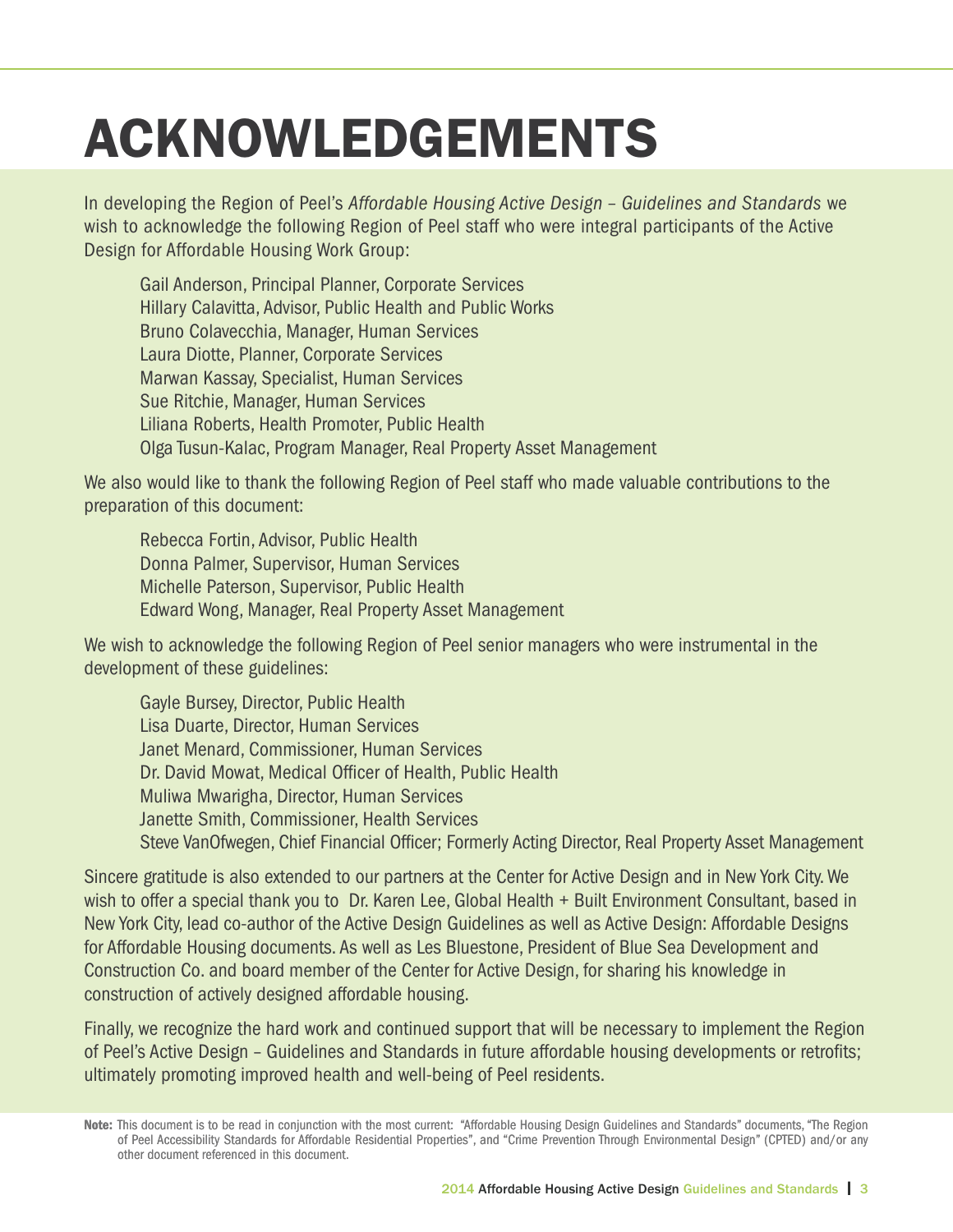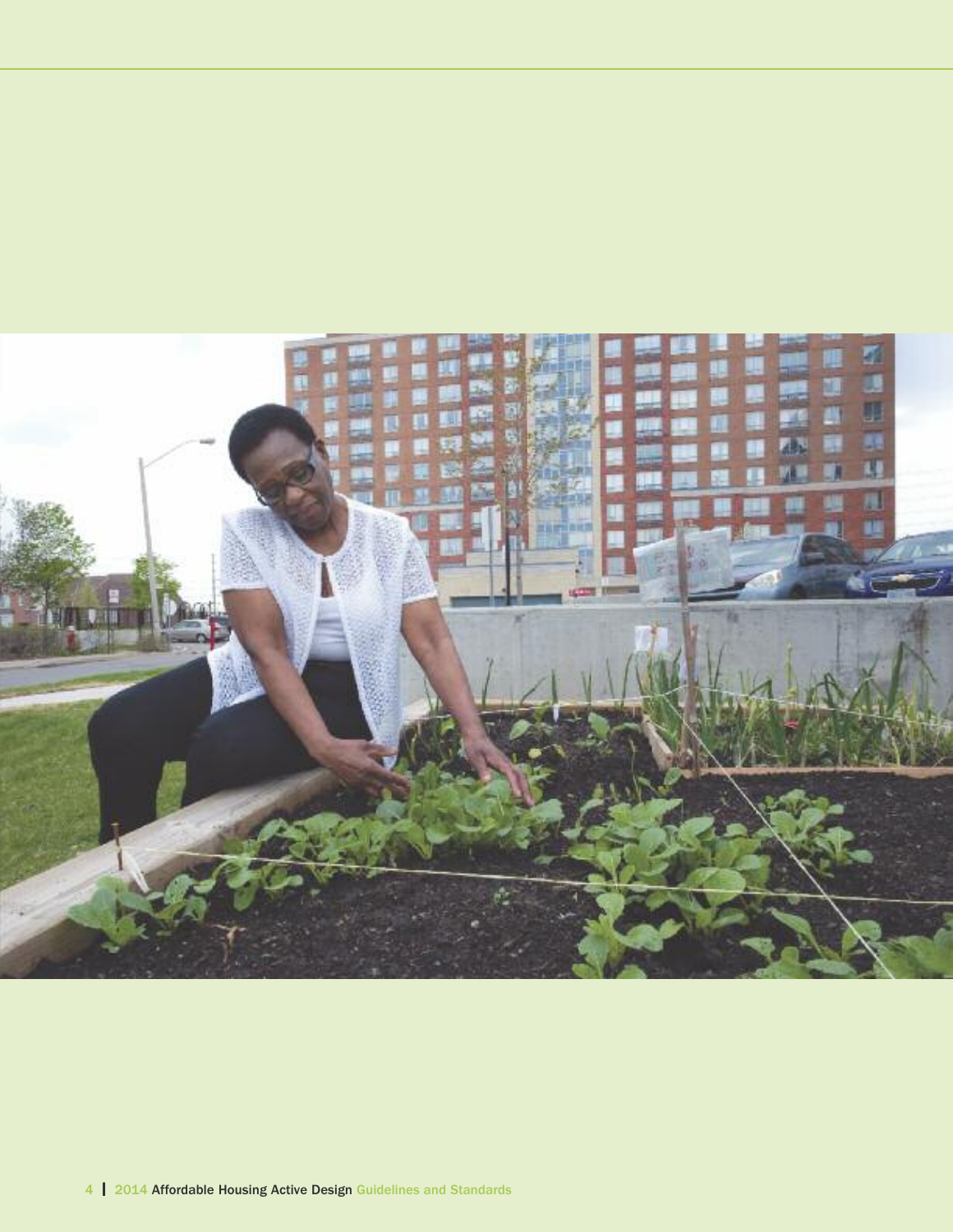# **FOREWORD**



#### Message from Janet Menard, Commissioner of Human Services, Region of Peel

The development of the *Affordable Housing Active Design – Guidelines and Standards* is an excellent and creative example of collaboration across the Region of Peel. Such collaborations are critical to respond to the complex challenges facing Peel residents by leveraging our collective strengths and perspectives.These guidelines also illustrate that while we need to consider the Peel context, we can build upon the best available innovative work from other cities – in this instance, from New York City.We recognize that the planning and policy decisions being made every day potentially influence people's health and the overall well-being of our community.With these guidelines, the Region of Peel will provide secure and affordable housing options to individuals and families, support their health and quality of life, and contribute to the development of active and healthy communities.





### Message from Janette Smith, Commissioner of Health Services, and Dr. David L. Mowat, Medical Officer of Health, Region of Peel

We are faced with a multitude of challenges to the health of Peel residents. Adult obesity rates have increased dramatically in recent decades, and among Peel school children, substantial proportions are overweight or obese. Currently it is estimated that one in 10 people living in Peel have been diagnosed with diabetes, and without intervention, this is projected to rise to an estimated one in six by 2025.While physical activity is extremely beneficial to people's health, in recent decades, it has been largely removed from day-to-day life.These guidelines are an important example of seeking to create environments that support health by design by making it easier and more convenient for people to be active and healthy.The application of these guidelines not only support active play and building walking and cycling into daily life, but also foster social connectivity and equity by increasing transportation options for all.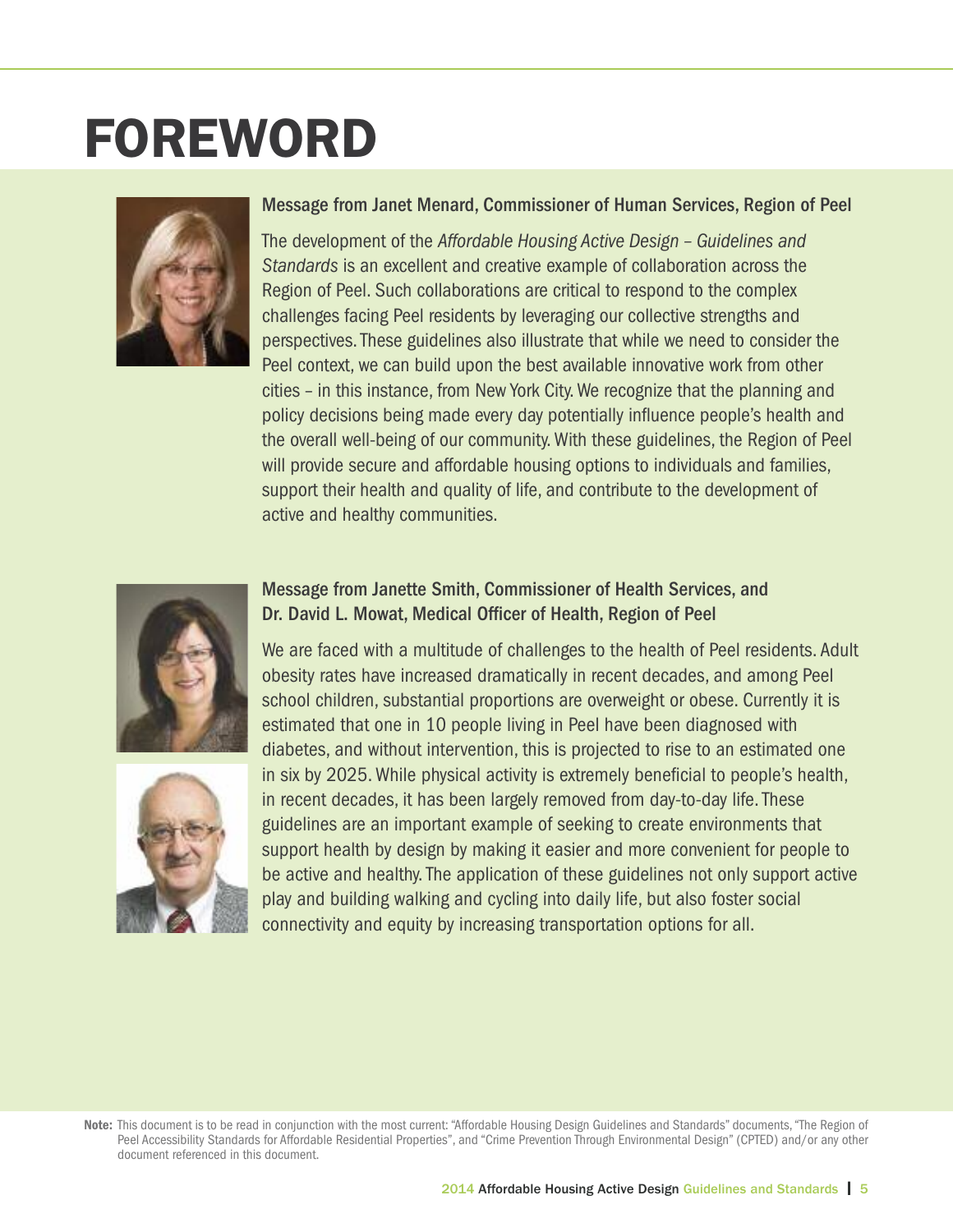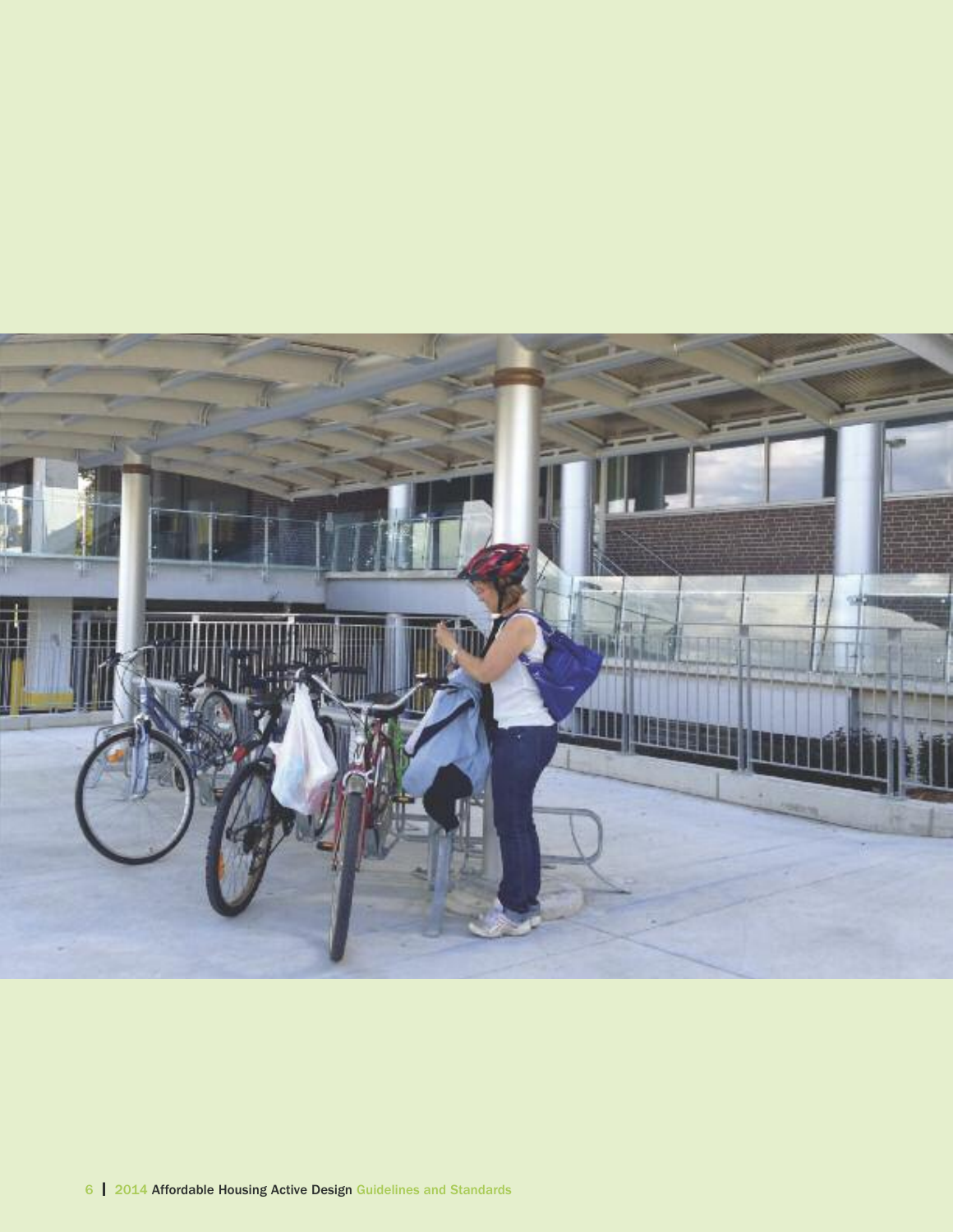# **1.0 INTRODUCTION**

# **1.1 Rationale**

The Region of Peel's *Affordable Housing Active Design – Guidelines and Standards* are a set of elements for consideration during the procurement, design and rehabilitation or retrofit phases that promote an active lifestyle among affordable housing residents.The impact of the built form on health has evolved to recognize that through the support of transit dependent, compact and walkable neighbourhoods and additional opportunities for physical activity close to home we can positively impact health behaviours. Implementation of the guidelines will aim to directly ensure opportunities and resources for physical activity are available to all residents. Although intended for use by the Region of Peel and Peel Living, the guidelines can also be used as a stand-alone reference for other non-Region of Peel groups (e.g. private landlords, non-profit groups, etc.).

# **1.2 The Importance of Health in Design**

Obesity rates in Canada have increased dramatically over the past 30 years (from 14 per cent in 1978 to 23 per cent in 2004, using Body Mass Index (BMI) measurements).<sup>1</sup> In 2011/2012 approximately half of Peel adults aged 18 and over were classified as overweight (34 per cent) or obese (16 per cent).<sup>2</sup> According to the 2011 Student Health Survey, 7,500 students from Grades 7-12 were measured and results reported that 37 per cent of males and 27 per cent of females were classified as overweight/obese.<sup>3</sup> In order to address this obesity epidemic and the current rate of diabetes, *Peel Public [Health's](http://www.peelregion.ca/health/health-status-report/strategic-plan/) 10-Year [Strategic](http://www.peelregion.ca/health/health-status-report/strategic-plan/) Plan* is committed to creating supportive environments where the healthy choice is the easy choice for both food and physical activity.

Changes to individual and societal behaviours over the last 20-30 years have created an obesogenic environment where weight gain can be attributed in part to external environmental factors. Changes to our physical and social environments have exerted powerful influences on people's overall caloric intake, the composition of their diets, and the frequency and intensity of physical activity at work or school, at home and during leisure time.<sup>4</sup> Influencing the built environment is the most sustainable way to increase opportunities for physical activity for families, groups and communities. Creating or improving access to places for physical activity can result in increases in the frequency of physical activity and improvements in aerobic capacity and energy expenditure<sup>5</sup> as well as decrease the incidence of several chronic diseases, including diabetes.

While using design to increase opportunities for physical activity and better health is relevant in any setting, it is particularly pertinent in the affordable housing context. Individuals with lower socio-economic status experience economic, transportation and other barriers to physical activity,<sup>6</sup> and experience higher rates of diabetes, heart disease and other chronic diseases.<sup>7</sup> Recent immigrants' risk of developing diabetes is significantly increased by a combination of low income and low neighbourhood walkabilty.<sup>8</sup>

# **1.3 Affordable Housing in Peel**

A priority of the Region of Peel is to provide secure and affordable housing options to individuals and families. As a designated service manager, the Region of Peel is in a unique position to influence built form through the design, construction or rehabilitation of current and future affordable housing properties. Peel Living, the Region of Peel's non-profit housing company, is a recognized leader in creating innovative housing projects and developing housing policy. It is the largest landlord in Peel and the third largest social housing provider in Ontario. Peel Living provides homes at 70 sites to 7,100 residents and is one of Peel's 47 housing providers.

Strategic Action 1.5 of *Peel's Housing and [Homelessness](http://www.peelregion.ca/housing/housinghomelessness/pdfs/Peel-Housing-and-Homelessness-Plan-110.pdf) Plan: A Community Strategy* (2014-2024) states that an implementation action is to "ensure housing development contributes to mixed income and land use that promotes safe, prosperous, active and healthy communities."These guidelines alongside the Housing and Homelessness Plan will more effectively advance this strategic action.

**Note:** This document is to be read in conjunction with the most current: "Affordable Housing Design Guidelines and Standards" documents,"The Region of Peel Accessibility Standards for Affordable Residential Properties", and "Crime Prevention Through Environmental Design" (CPTED) and/or any other document referenced in this document.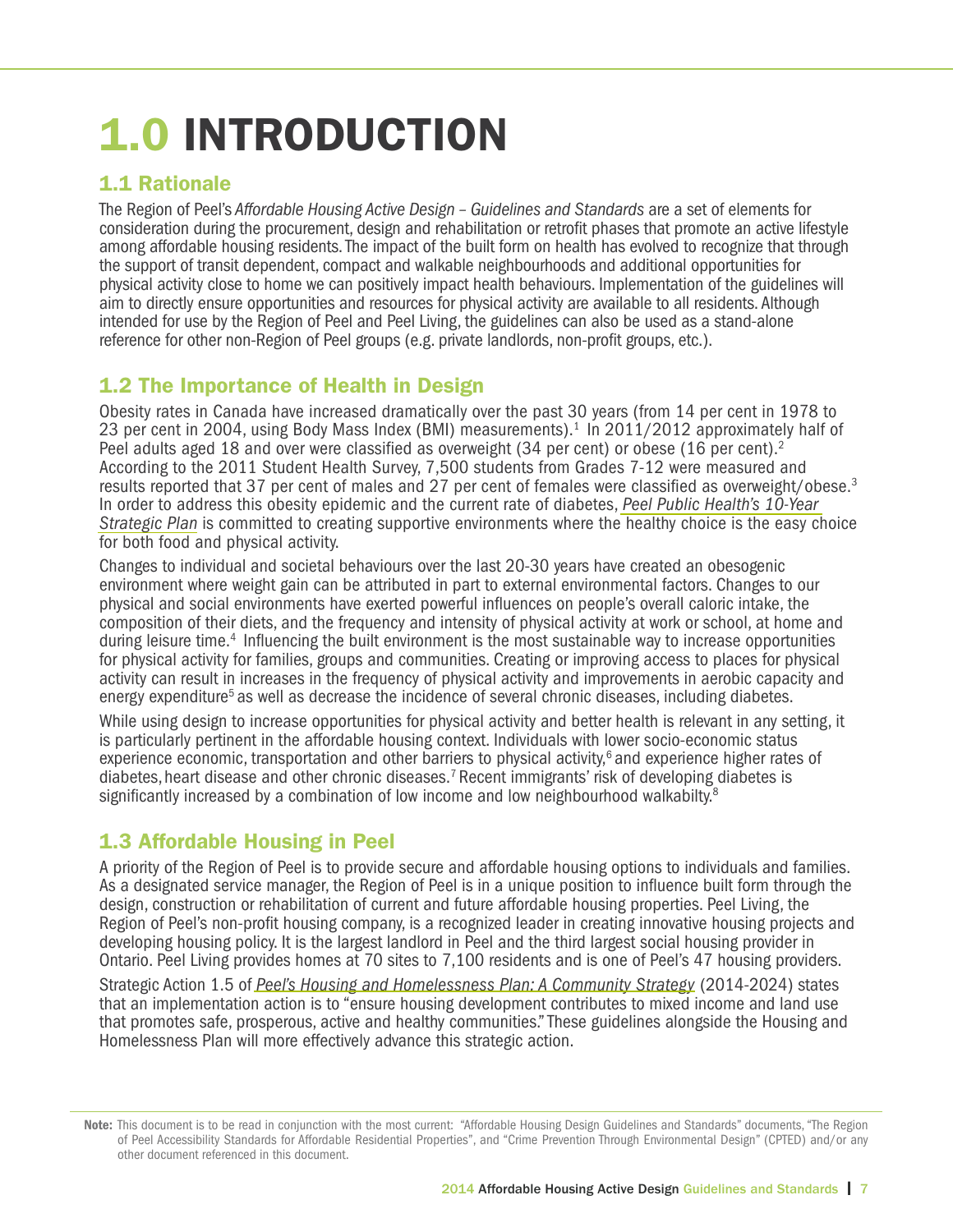## **1.4 How and When to Use the Guidelines**

These guidelines focus on identifying design strategies that make physical activity an easy choice in daily life for both children and adults. Strategies are categorized as:

- **•**Complete Communities
- **•**Outdoor Active Play Areas
- **•**Indoor Building Design
- **•**Programming and Partnership Opportunities.

An objective and recommendations are included for the implementation of each element.A checklist at the end of the document provides a summary of all of the guidelines and organizes them by cost impact to assess the generalized resource implications of active design elements comparatively.

The guidelines will be used when the Region of Peel funds affordable housing through any of its current or future tenure arrangements. As a service provider, the Region of Peel can strategically influence the outcomes of affordable housing we own, operate, maintain or support through the allocation of funding.We believe that our responsibility to the health and well-being of our residents extends to the vulnerable populations housed through provincial support of affordable housing regardless of ultimate property ownership. For this reason, these guidelines will be included in all future Requests for Proposal (RFP) and as:

- **•**a requirement for consideration during property acquisition;
- **•**for inclusion during the design of new buildings; and
- **•**for consideration during rehabilitation or retrofit of existing buildings.

Not all elements will be appropriate at each affordable housing property and the constraints of each site will need to be taken into consideration. However, it is the expectation and intent that every effort be made to incorporate as many low-cost elements as allowable per site and as many minor-cost elements as feasible under the provincial guidelines for affordable housing expenditures and the specific project budgetary allotment.A *Guideline Checklist and Cost Impact* (Section 7.0) is provided to assist with incorporating as many low/minor-cost active design elements as possible into the planning process.Through identification of alternative funding sources or contributions, additional elements may be included as appropriate.

By including the guidelines at the initial project stage as part of property acquisition and the procurement process and as part of the RFP, the Region of Peel will be in a position to ensure that the spirit of the guidelines are realized through the life of the property going forward.

**Note:** This document is to be read in conjunction with the most current: "Affordable Housing Design Guidelines and Standards" documents,"The Region of Peel Accessibility Standards for Affordable Residential Properties", and "Crime Prevention Through Environmental Design" (CPTED) and/or any other document referenced in this document.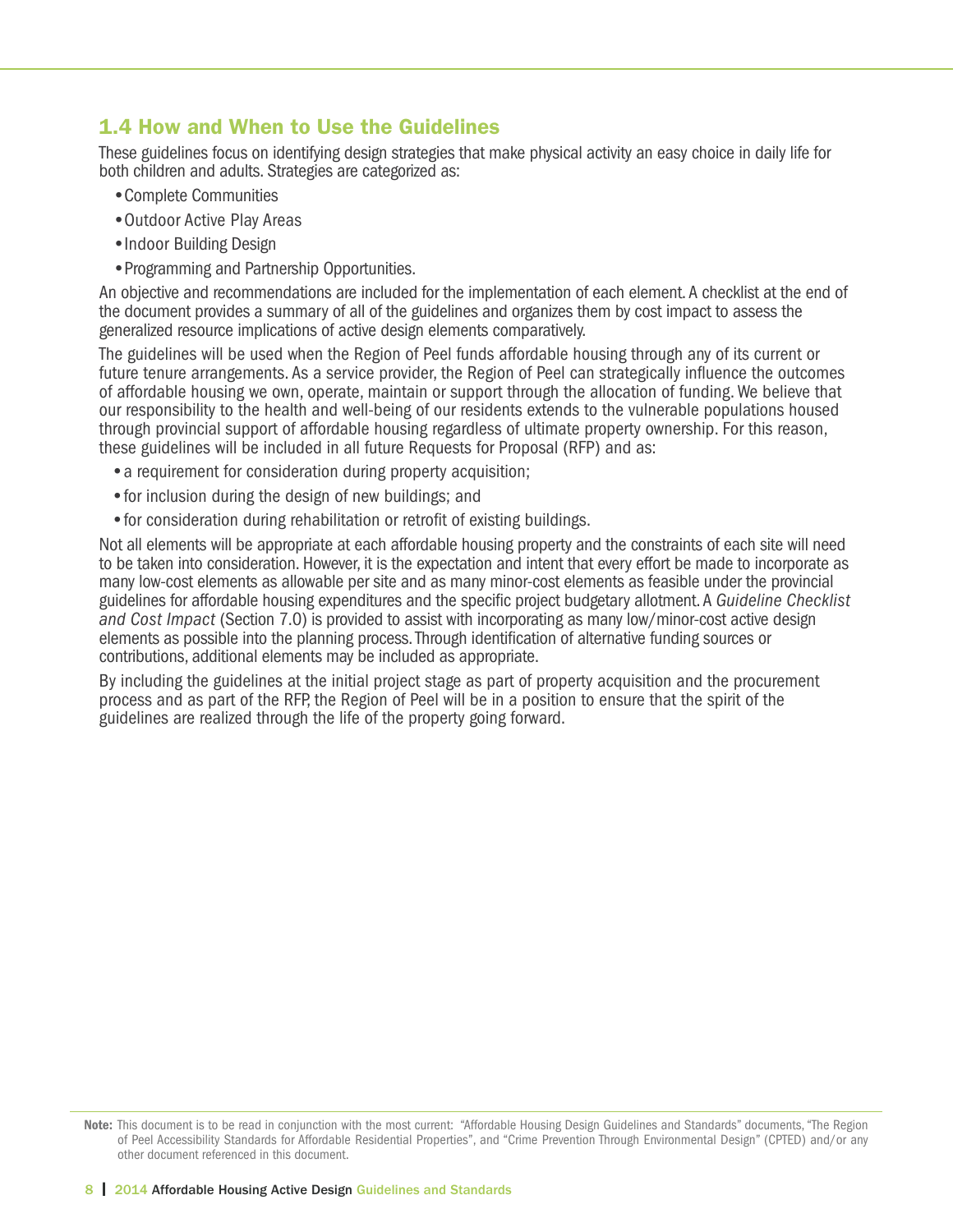## **1.5 Background and Partners**

In the fall of 2012, Peel Public Health organized the Healthy Peel by Design Symposium to launch its Supportive Environments for Healthy Living Strategy *(Changing Course: Creating Supportive [Environments](http://www.peelregion.ca/health/resources/changing-courses.htm) for [Healthy](http://www.peelregion.ca/health/resources/changing-courses.htm) Living in Peel)*.The symposium highlighted the active design work being done by the City of New York. Stakeholders were brought together to discuss strategic actions and, as a result, four work areas were identified. Of relevance to the guidelines is the Actively Designed Buildings work group.The momentum created from these discussions and work groups resulted in Public Health and Human Services identifying the opportunity to collaborate and influence the design of affordable housing buildings in the Region. A collaborative effort among the Region of Peel partners included: Real Property Asset Management (RPAM), Corporate Services – Integrated Planning, Human Services – Housing Operations & Management Services (Peel Living) and Strategic Planning, Policy and Partnerships (Program Design & Development), Public Works – Transportation Planning, and Public Health.

The City of New York's *Active Design Supplement: Affordable Designs for Affordable Housing* served as the main guiding document in the development of Peel-specific guidelines. Also referenced is the City of New York's *Active Design Guidelines: Promoting Physical Activity and Health in Design*.These guidelines were created by a partnership of City of New York departments, academics from Georgia Institute of Technology and OCAD University, and housing authorities and private-sector affordable housing developers in New York, Atlanta and San Antonio. Region of Peel was provided with technical supports from 2012 to 2014 from multiple professionals including: Dr. Karen Lee, David Burney, Skye Duncan, Jeffrey Shumaker, Alex Washburn and Wendy Feuer (who also worked for City of New York departments), Candace Young (The Food Trust), Andrew Stone (The Trust for Public Land). Region of Peel also received support through the Center for Active Design during the same time period.

The development of these guidelines is the first step in a multifaceted process. Given that the Region of Peel is developing or retrofitting affordable housing on an ongoing basis, it was decided that we would implement draft guidelines, gain the benefit immediately, and adjust them as necessary.The initial implementation would provide the opportunity for a broad cross-section of stakeholders to incorporate and refine the guidelines with in-house experience and knowledge relevant to affordable housing.



New York City's Active Design Guidelines serves as main reference documents in the development of Peel's *Affordable Housing Active Design – Guidelines and Standards*.

### **1.6 Guiding Documents**

The *Affordable Housing Active Design – Guidelines and Standards* are aligned with key provincial and municipal planning guiding documents:

*The [Planning](http://www.mah.gov.on.ca/Page1760.aspx) Act* (1990) sets out matters for provincial interest, such as providing a full range of housing (including affordable housing) and the protection of public health and safety. Additionally, the Planning Act provides tools such as Official Plans and Zoning By-laws to manage growth and development.

The *Provincial Policy [Statement,](http://www.mah.gov.on.ca/Page10679.aspx) 2014* (PPS, 2014) contains clear, overall policy directions on matters of provincial interest related to land use planning and development.The intent of the PPS is to provide for appropriate development while protecting resources of provincial interest, public health and safety, and the quality of the natural environment.

**Note:** This document is to be read in conjunction with the most current: "Affordable Housing Design Guidelines and Standards" documents,"The Region of Peel Accessibility Standards for Affordable Residential Properties", and "Crime Prevention Through Environmental Design" (CPTED) and/or any other document referenced in this document.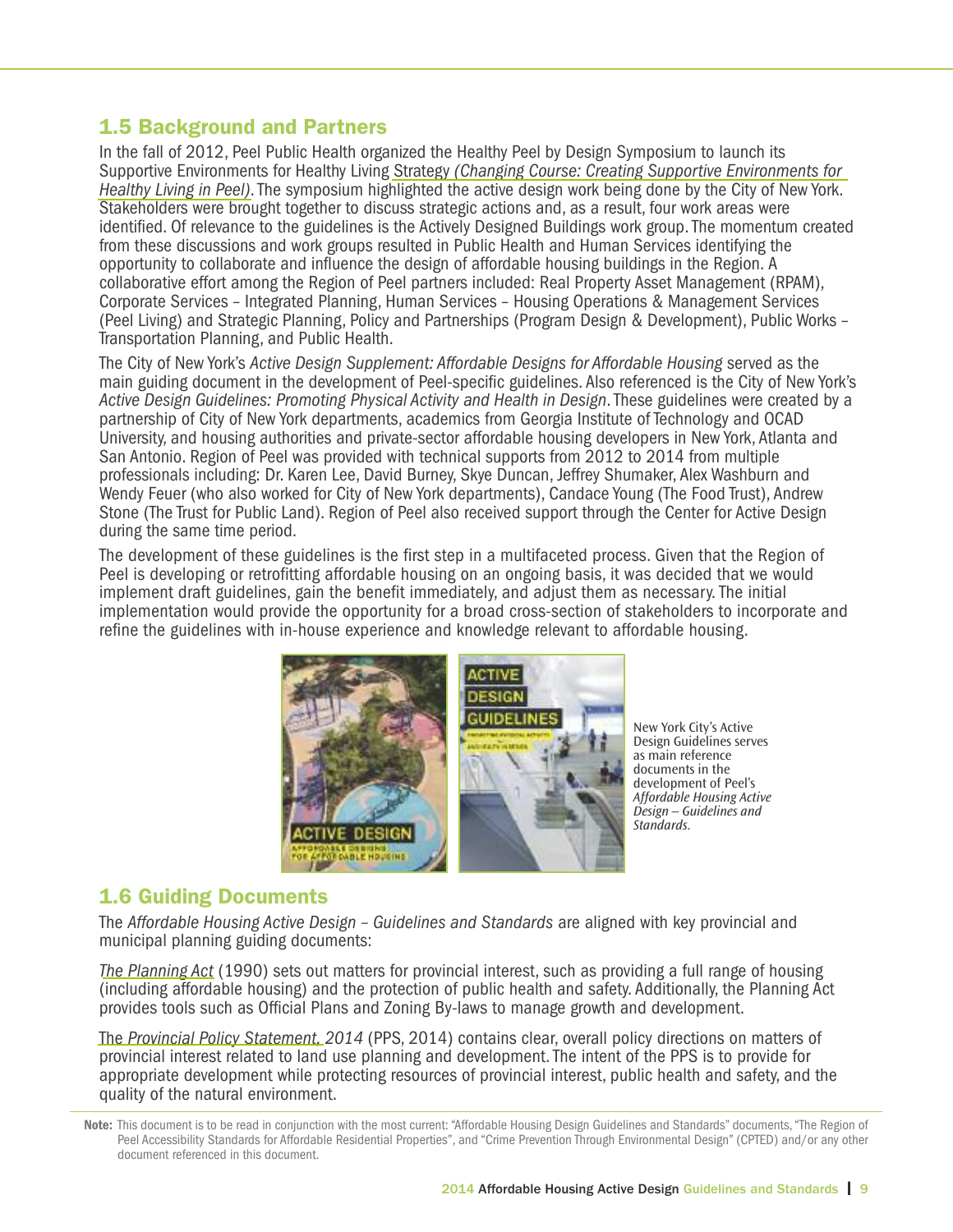*The Places to Grow Act* (2005) is the Ontario government's program to plan for growth and development in a way that supports economic prosperity, protects the environment and helps communities achieve a high quality of life across the province. Places to Grow allows for the identification and designation of growth plan areas and the development of strategic growth plans for those communities, in discussion with local officials, stakeholders, residents and other public groups.

The Ontario government established the *[Accessibility](www.mcss.gov.on.ca/en/mcss/programs/accessibility/understanding_accessibility/aoda.aspx) for Ontarians with Disabilities Act* (AODA) in 2005. Its goal is to make Ontario accessible by 2025 by providing a framework that outlines province-wide accessibility standards addressing key areas of daily living.The standards cover five areas:

**•**customer service

**•**transportation

**•**employment

- **•**design of public spaces (most relevant to active design)
- **•**information and communications

The primary objective of Region of Peel's *[Regional](http://www.peelregion.ca/planning/officialplan/.) Official Plan* is to create and maintain a system of viable, well-functioning environmental features to ensure a healthy, resilient and self-sustaining natural environment within Peel.

The *Region of Peel Term of Council [Priorities](https://www.peelregion.ca/corpserv/stratplan/)* (2011-2014) provides strategic planning to the Region of Peel, supported by Peel Regional Council direction:

- **•**Priority #18: Creating supportive environments for healthy living (supporting the themes of Environment and Community Health).
- **•**Council Resolution HE-B1. Creating Supportive Environments for Healthy Living In Peel (November 8, 2012): The Region of Peel be committed to becoming <sup>a</sup> model employer for healthy living by considering design, facilities and service improvements in Regional buildings to promote physical activity and reduce sedentary behaviour among its workforce. Further to this, the Region of Peel advocates for local, provincial and federal policy changes that create supportive environments for healthy living.
- **•**Council Resolution HE-B2. New York City's Success in Creating Supportive Environments for Health (November 8, 2012): Individuals report that they want to be more active and that they want to live in neighbourhoods that promote active living. New York City has developed a variety of evidence-based programs and policies to promote the development of supportive environments for healthy living that can be adapted to the Peel context.

*Peel Public Health's 10-Year [Strategic](http://www.peelregion.ca/health/health-status-report/strategic-plan/) Plan* (2009-2019) and Public Health's *[Changing](http://www.peelregion.ca/health/resources/changing-courses.htm) Course*: *Creating Supportive [Environments](http://www.peelregion.ca/health/resources/changing-courses.htm) for Healthy Living in Peel* (2012):

- **•**The programming priority of Supportive Environments for Healthy Living focuses on improving the health of Peel residents by preventing and reducing the incidence of obesity.
- **•**The effect of the built environment plays an important role in the development of an anti-obesity strategy.

Region of Peel's *Long Term Affordable Housing Strategy* (*Peel Housing and [Homelessness](http://www.peelregion.ca/housing/housinghomelessness/) Plan*):

- **•**Peel's Housing and Homelessness Plan (September 2013), contributing to the Region of Peel's Term of Council Priority #7 to increase supply of appropriate housing options, builds on the Ontario government's *Ontario's Long-Term [Affordable](www.mah.gov.on.ca/Page9181.aspx) Housing Strategy*, and aims to transform the housing system and put people first.
- **•**Peel's Housing and Homelessness Plan aims to improve the availability of safe, affordable, accessible and appropriate housing in Peel, and provide a solid foundation on which to secure employment, raise families and build strong communities over the next 10 years.

**Note:** This document is to be read in conjunction with the most current: "Affordable Housing Design Guidelines and Standards" documents,"The Region of Peel Accessibility Standards for Affordable Residential Properties", and "Crime Prevention Through Environmental Design" (CPTED) and/or any other document referenced in this document.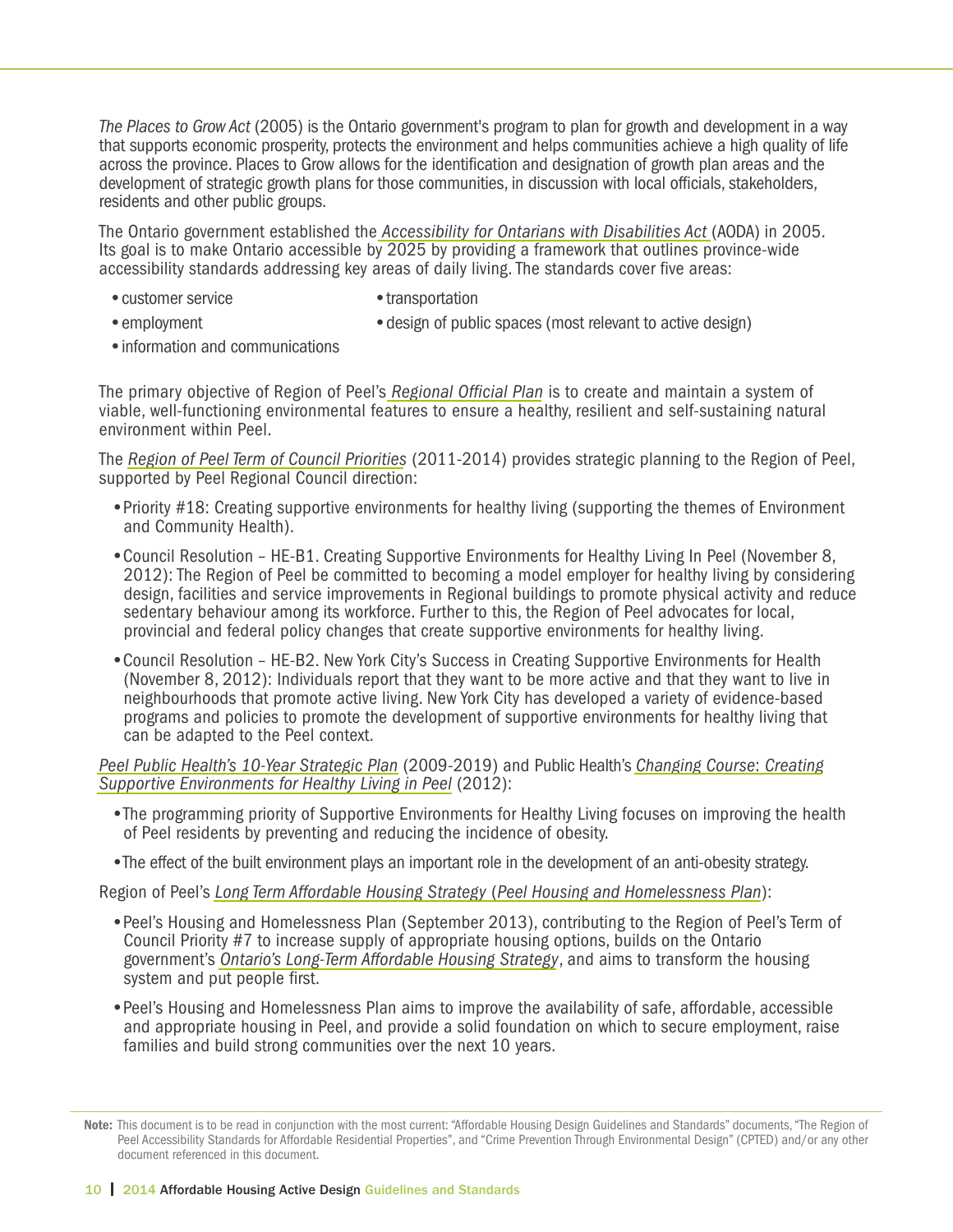# **2.0 KEY ELEMENTS**

# **2.1 Determining Suitability For Active Design Elements**

When weighing elements for consideration at specific project locations, the following should be included as part of the decision making process to achieve the maximum benefit:

- 1. **Cost** Depending on the type of modification selected, cost is an important factor that will determine the feasibility of each key element (e.g. low cost to minor cost and difficulty of implementation).
- 2. **Modifications** When considering elements for inclusion in retrofit and rehabilitation projects, focus on the following key concepts to achieve maximum benefit:
	- a.Shift costs away from sedentary design elements to ones that promote activity
	- b.Enhance existing features to support activity
	- c. Include features that support physical activity across age groups
- 3. **Co-location** Co-locating activity areas for adults and children will allow for family-oriented recreation time.When possible, co-locate elements across age groups.
- 4. **Visibility** Designing centrally located and visible locations within the building increases awareness and use of the spaces, and improves safety. Providing views to the outdoors from indoor rooms may help to create a positive experience and increase use of the outdoor facilities.
- 5. **Site Constraints** Lot size and shape may impact the feasibility and suitability of certain design elements and may also offer unique opportunities. For example, a creative solution such as roof-top gardens could be considered in certain circumstances to support the goal of promoting active lifestyles among affordable housing residents.
- 6. **Context** Consider the surrounding context when designing a site. Context includes such amenities as adjacent parks, greenspaces and neighbourhood resources available to residents. It can also include more constraining elements such as budget and political climate.Taking all these elements into account during the early phases of the project will ensure that the project more effectively meets the needs of all stakeholders.
- 7. **Accessibility** Designing for activity can assist with adhering to the latest version of the Region of Peel's *[Accessibility](http://www.peelregion.ca/housing/peelbuilds/news/uas/) Standards for Affordable Residential Properties* and the *[Accessibility](http://www.mcss.gov.on.ca/en/mcss/programs/accessibility/understanding_accessibility/aoda.aspx) for Ontarians with [Disabilities](http://www.mcss.gov.on.ca/en/mcss/programs/accessibility/understanding_accessibility/aoda.aspx) Act* (AODA, 2005). Specific considerations for accessibility are incorporated throughout the active design recommendations.
- 8. **Comprehensive Health Approach** Renovation or site construction may provide opportunity for the co-<br>location of additional programs and health services, such as community gardens and culinary programs for healthy eating, promotion of smoke-free living, offering low-income dental care and other subsidized care.
- 9. **Regional Goals** Incorporating elements into affordable housing supports other provincial, regional and municipal goals. Identifying those opportunities at the outset may provide added support for a project and assist in achieving multiple objectives.

**Note:** This document is to be read in conjunction with the most current: "Affordable Housing Design Guidelines and Standards" documents,"The Region of Peel Accessibility Standards for Affordable Residential Properties", and "Crime Prevention Through Environmental Design" (CPTED) and/or any other document referenced in this document.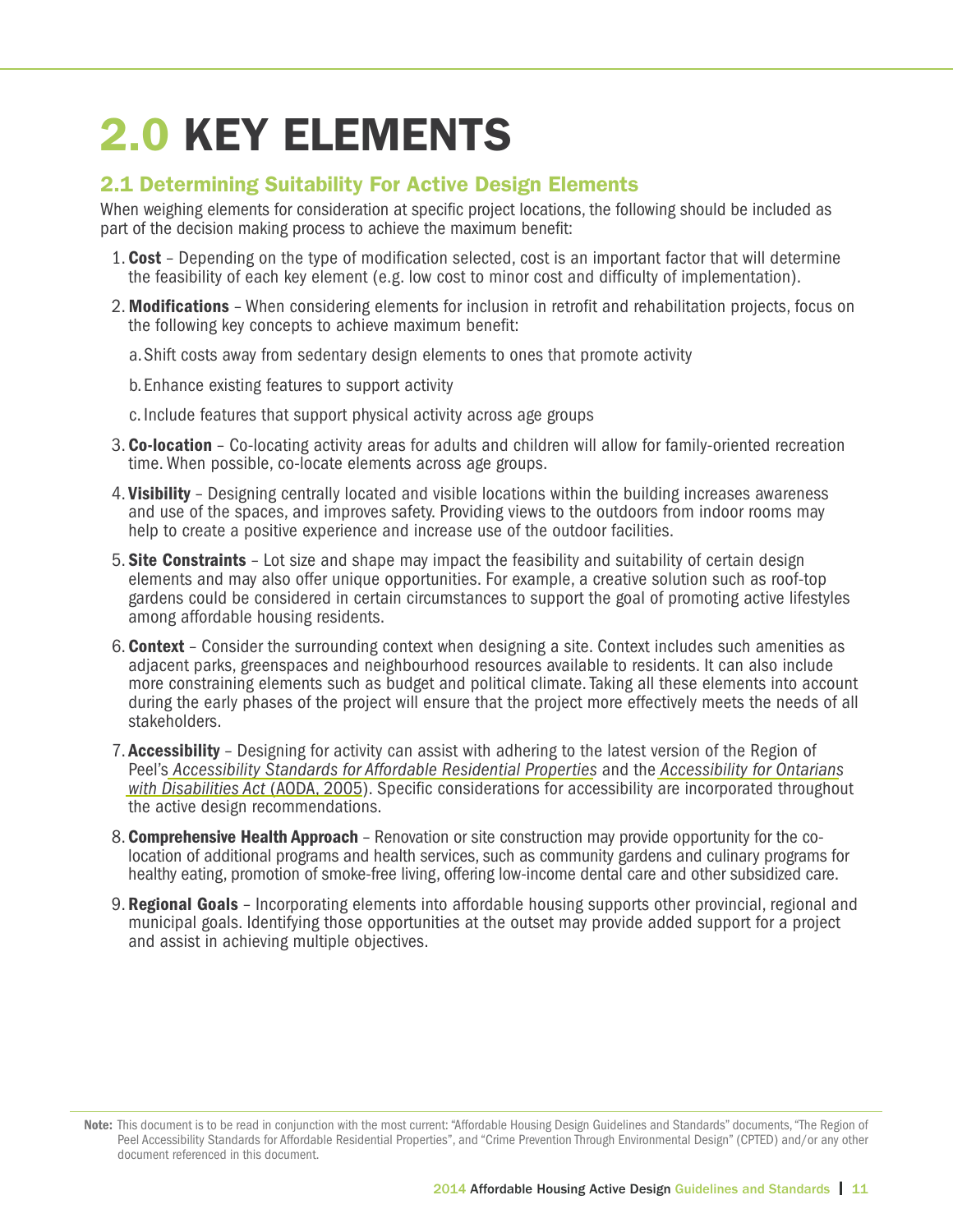# **3.0 COMPLETE COMMUNITIES**

Creating complete communities where residents can access employment, services, recreation and meet other daily needs over a lifetime will result in supportive environments where physical activity is encouraged. Development over the last 50 years has created a separation in the activities of daily living. As a result, distances between work, home and shopping increasingly requires greater dependence on car travel. Complete communities mix uses and provide a broader range of housing options and services, encouraging transit dependence and the creation of walkable neigbourhoods.

# **3.1 Site Selection**

#### **Objective:**

Provide housing in a community where residents can meet their daily needs for living over a lifetime.

#### **Recommendation:**

- 1. When possible, **locate affordable housing where convenient and accessible access to a variety of local services and daily amenities is available**, such as: employment, health services, full-service grocery stores, educational institutions, recreation and greenspace, walking paths and cycling networks, and public transportation.
- 2. When ideal locations are not possible, **work with area municipalities and other levels of government to**:
	- **• Expand nearby outdoor recreational facilities** to enable adolescents to engage in more diverse physical activities such as multipurpose hard-surface areas for basketball, volleyball, hockey or soccer in developments with large, grassy, open spaces.
	- **• Improve connections to nearby greenspace networks or trails**.
	- **• Improve local transit service**.



Nearby transit at the Creditvale Mills affordable housing site in Mississauga provides residents with accessible transportation as well as opportunities for daily physical activity.

**Note:** This document is to be read in conjunction with the most current: "Affordable Housing Design Guidelines and Standards" documents,"The Region of Peel Accessibility Standards for Affordable Residential Properties", and "Crime Prevention Through Environmental Design" (CPTED) and/or any other document referenced in this document.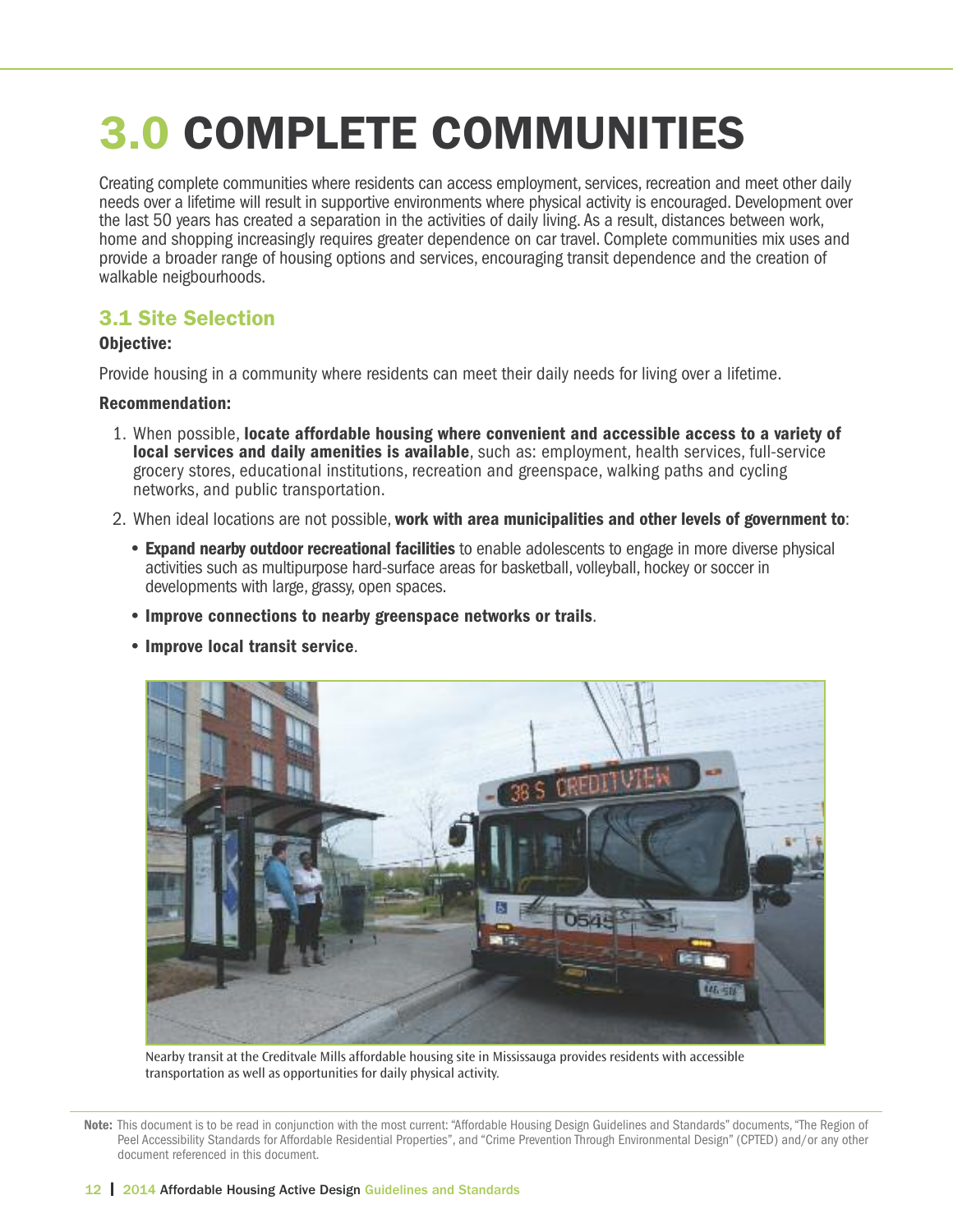# **3.2 Planning for Affordable Housing**

#### **Objective:**

When possible, support the development of affordable housing in our communities through the planning process.

#### **Recommendation:**

- 1. During the Official Plan review, local zoning review, secondary plan review and site plan pre-consultation processes, **consider opportunities to support the incorporation of affordable housing early in the development planning process**.
- 2. **Negotiate development expenditures to support nearby public physical activity facilities** that would benefit residents.

# **3.3 Ground Floor Space**

#### **Objective:**

Partner with area municipalities to identify appropriate uses for floor level space/on-site commercial opportunities that promote healthy choices and seek to achieve complete communities.

#### **Recommendation:**

- 1. When possible, **identify appropriate commercial or service uses for the site with the applicable area municipality prior to procurement that encourages a mixed-use facility** and supports the health and well-being for residents (e.g. health services, full-service grocery stores, recreation services, employment services, educational institutions).
- 2. When possible, **support greater density, reduced parking requirements, and other considerations that support health and well-being** of residents and reduce the burden on the developer to provide additional active living elements.

**Note:** This document is to be read in conjunction with the most current: "Affordable Housing Design Guidelines and Standards" documents,"The Region of Peel Accessibility Standards for Affordable Residential Properties", and "Crime Prevention Through Environmental Design" (CPTED) and/or any other document referenced in this document.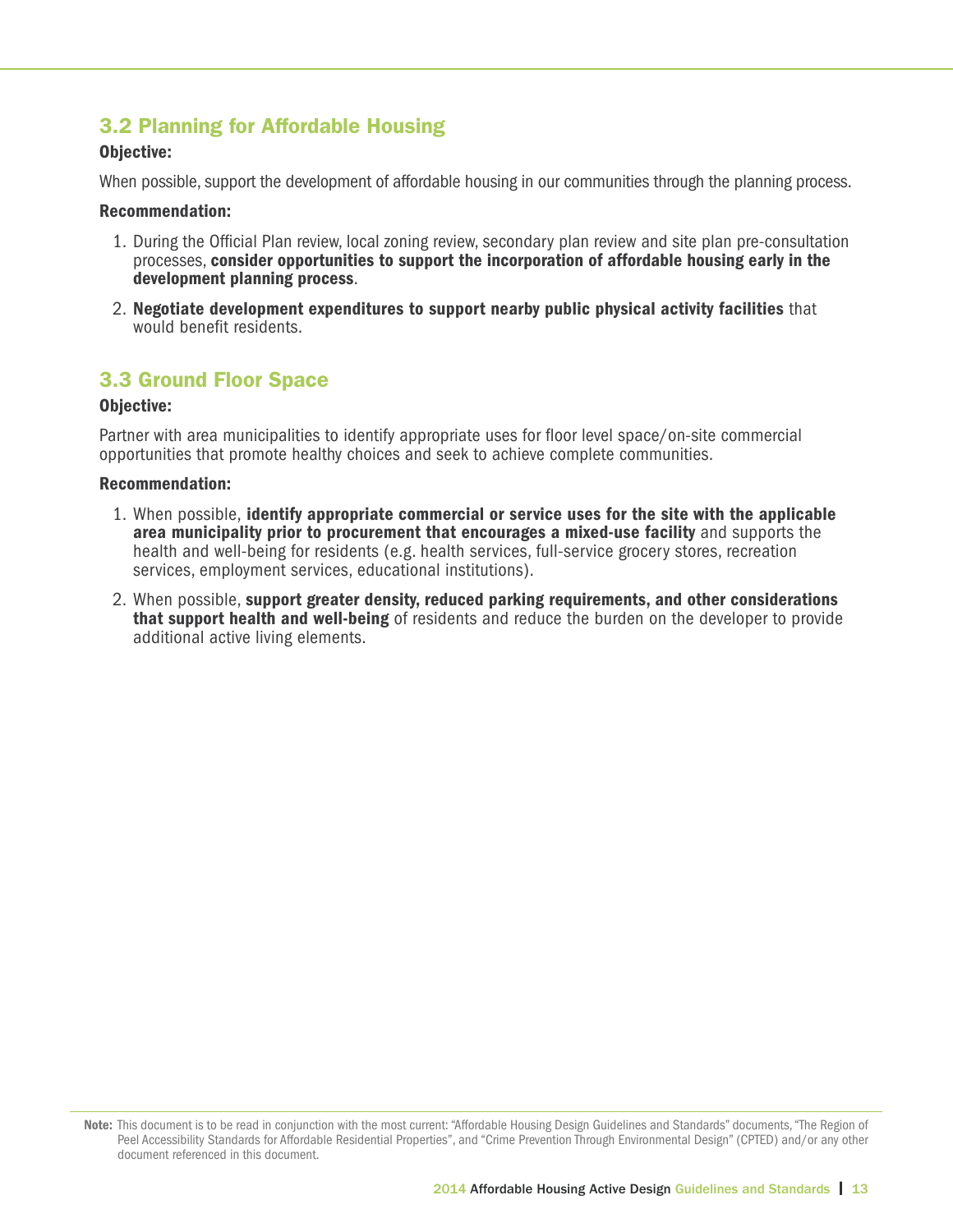# **4.0 OUTDOOR ACTIVE PLAY AREAS**

### **4.1 Outdoor Play Areas**

#### **Objective:**

Provide outdoor playgrounds and play structures that promote physical literacy and allow pre-school and school-aged children, teenagers, adults and older adults to engage in daily physical activity.

#### **Recommendations:**

- 1. When considering outdoor play opportunities, **review existing play areas that, with improvements such as playground paint markings on or near play surfaces, could promote play and activity**.
- 2. **Design play spaces and outdoor active play areas for children, youth and adults of various ages and a broad range of abilities**.When possible, include shade structures to promote sun safety and drinking water fountains/refilling stations for access to fresh water.These play spaces might include but are not limited to: splash pads, outdoor exercise equipment, courtyards, meditative and greenspaces, community gardens, sensory stimulation activities such as chalk art spaces, picnic tables, sport courts, tetherball, jumping rope areas, and paint markings with contrasting, bold colours to support active play.
- 3. **Include structures that provide opportunities for activity using the full range of movement types**: 9
	- **• Manipulative Movement**: Develops fine-motor skills and coordination and involves controlled use of the hands and feet. Examples include grasping, throwing and catching and ball footwork.
	- **• Non-Locomotor Movement**: Develops balance and coordination skills and focuses on the relationship of the body to a place or object. Examples include balancing, pushing and pulling, twisting, as well as sitting and rising.
	- **• Locomotor Movement**: Develops gross motor skills and constitutes any movement of the body from place to place. Examples include crawling, walking, running, stepping, skipping, jumping and climbing.
- 4. When appropriate, **co-locate other outdoor elements,** such as soccer fields, benches, picnic areas, adult gym equipment**, with playgrounds or play structures to promote active play across age groups**.
- 5. **Preserve or create greenspace areas or sport courts that can be designated for outdoor sport and play** when site constraints allow.

Using the selected landscape elements, such as street furniture, trees and berms, can create a buffer to enhance accessibility and safety by separating residents in the active play areas from moving vehicles.

**Note:** This document is to be read in conjunction with the most current: "Affordable Housing Design Guidelines and Standards" documents,"The Region of Peel Accessibility Standards for Affordable Residential Properties", and "Crime Prevention Through Environmental Design" (CPTED) and/or any other document referenced in this document.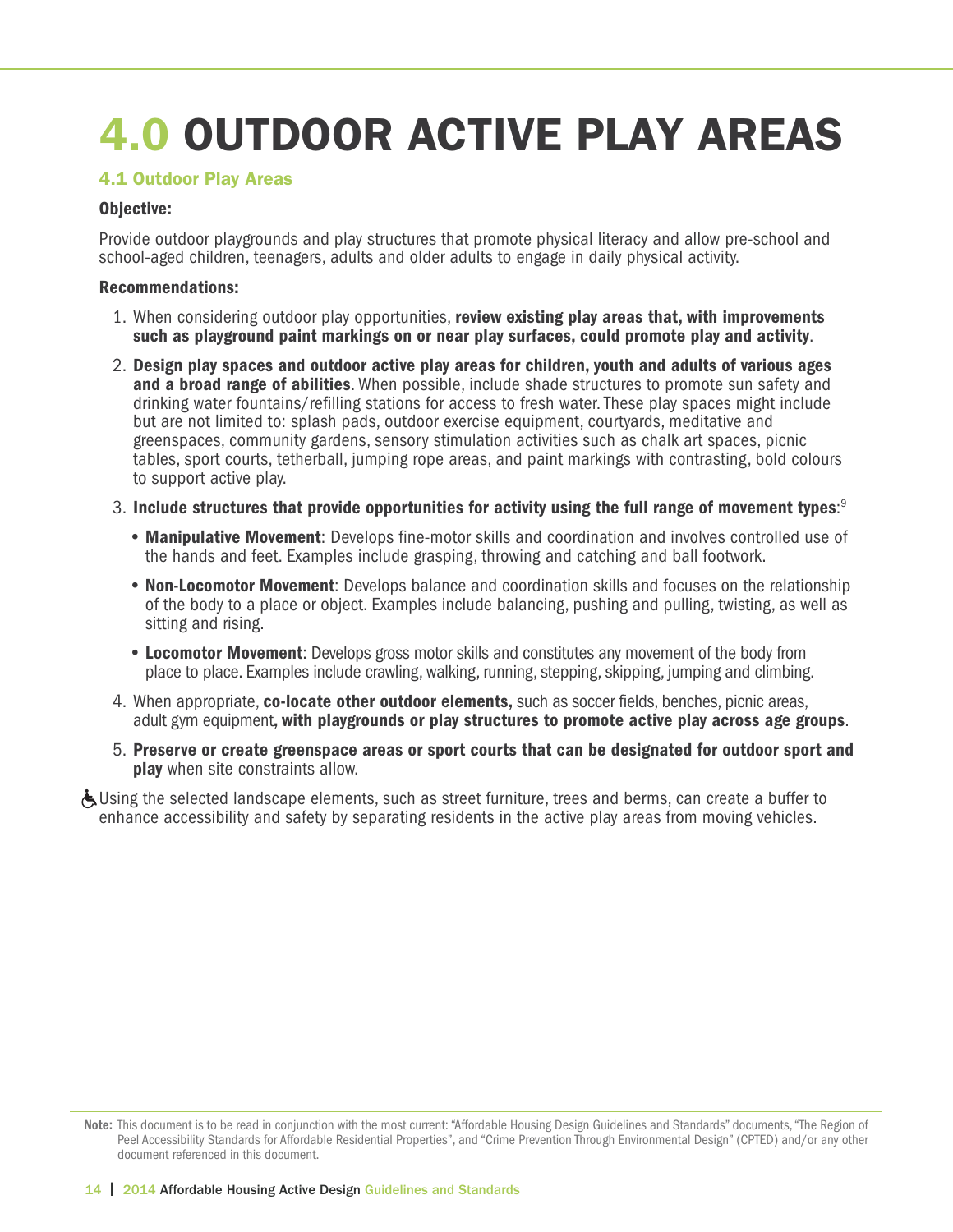

The Creditvale Mills affordable housing development in Mississauga offers a vibrant, colourful outdoor play area for children and their parents.



Photo credit: The Trust for Public Land, New York City.

Colour-coded pavement markings, like this play area at a New York City affordable housing site, can stimulate gross motor play among children.



**Note:** This document is to be read in conjunction with the most current: "Affordable Housing Design Guidelines and Standards" documents,"The Region of Peel Accessibility Standards for Affordable Residential Properties", and "Crime Prevention Through Environmental Design" (CPTED) and/or any other document referenced in this document.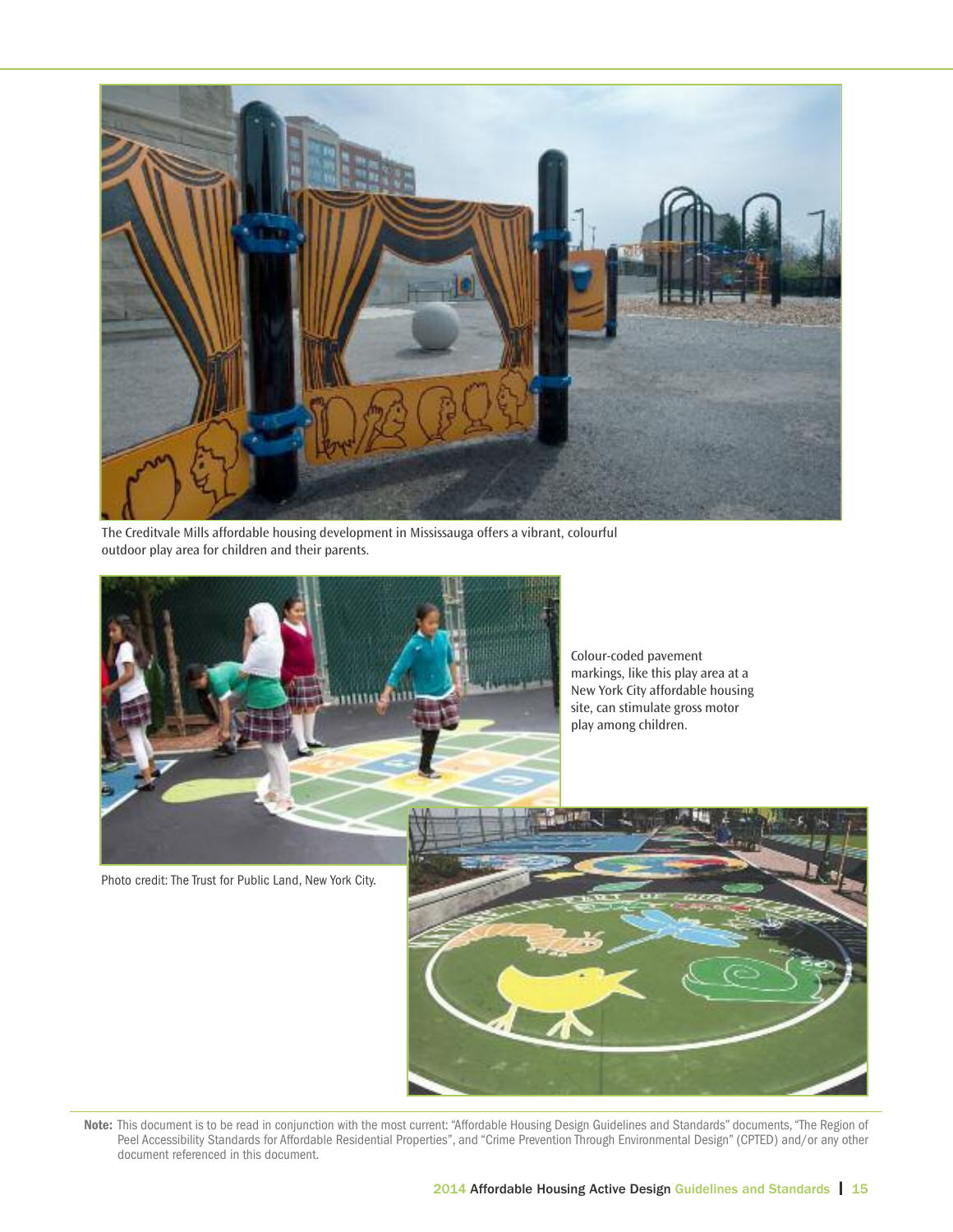# **4.2 Outdoor Paths**

#### **Objective:**

Increase the availability and visual appeal of paths to support recreational and utilitarian walking and cycling.

#### **Recommendation:**

- 1. When considering walking path opportunities, **review area context and use underutilized spaces that, with improvement, could serve an active purpose near or alongside pathways** (hydro parks, greenspaces, etc.).
- 2. **Design visually appealing, accessible and well-lit environments along paths** in order to improve the walking experience.
- 3. **Construct paths that connect to on-site and off-site destinations**. Use paths to connect the various on-site physical activity spaces and/or other functional spaces (e.g. laundry room, retail spaces, etc.) and to connect with off-site sidewalks and cycling paths connecting residents to nearby services and destinations.
- 4. **Provide a variety of way-finding and instructional signage along outdoor paths**, including: health information, motivational messages and/or information of interest (e.g. community heritage). Signage could also dedicate areas for activity (e.g. provide instructions on how to use existing benches for activity; instructions for stand-alone activities, such as jumping-jacks) and/or provide instructions to use outdoor exercise equipment, if placed along pathways.

For accessibility, ensure that pathways are accessible to those with visual/auditory/mobility challenges and signage is placed at the appropriate height, uses suitable fonts/colours/patterns, and uses glarereducing material.

For both active play areas and outdoor paths, it is recommended to **address climatic restrictions on physical activity within developments by maintaining the utility and accessibility of outdoor areas during snowy winter conditions**.

**Note:** This document is to be read in conjunction with the most current: "Affordable Housing Design Guidelines and Standards" documents,"The Region of Peel Accessibility Standards for Affordable Residential Properties", and "Crime Prevention Through Environmental Design" (CPTED) and/or any other document referenced in this document.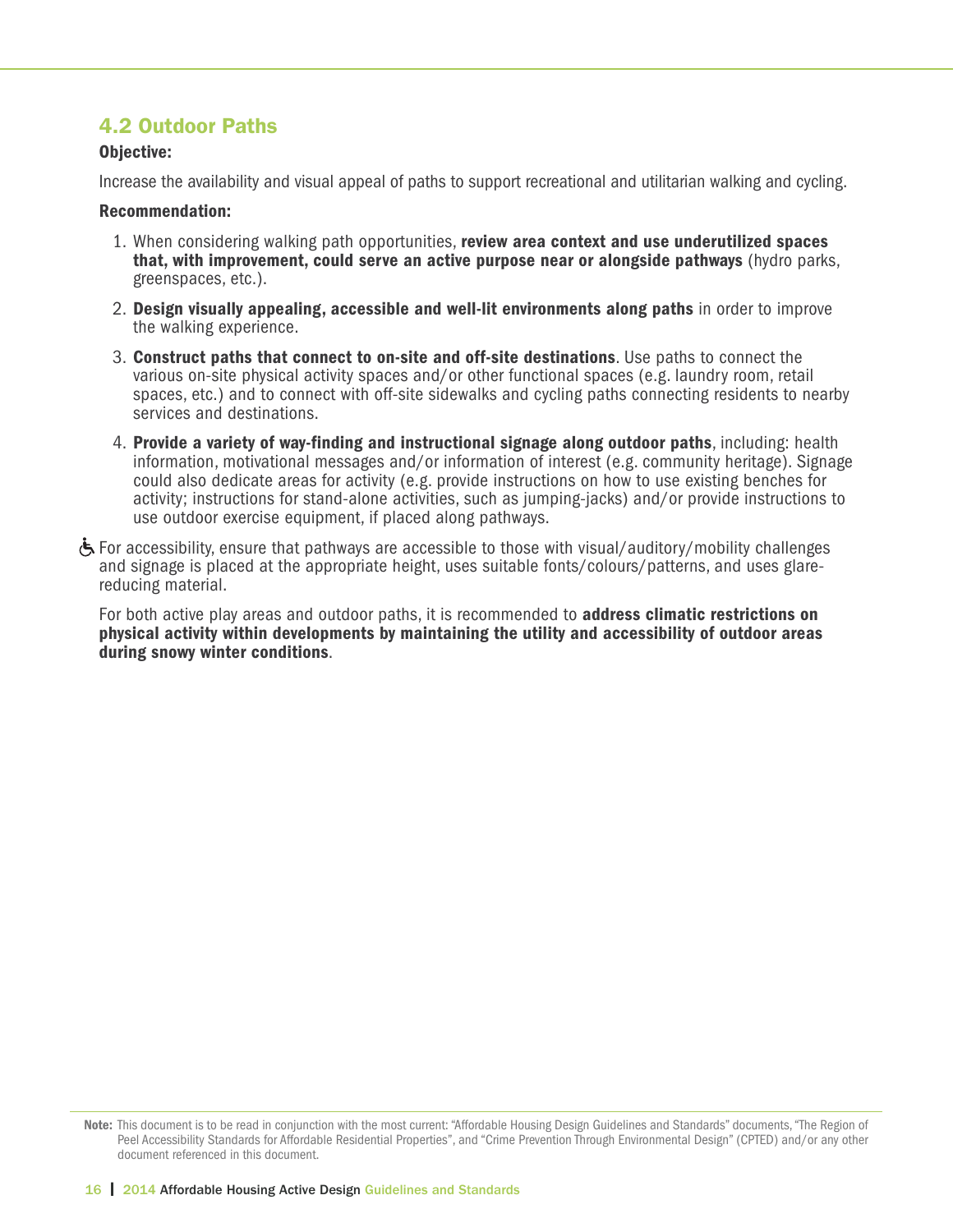

Photo credit: Reena Agarwal, New York City.



As featured on many of New York City's affordable housing sites, outdoor gym equipment along colourful walking paths provides additional exercise opportunities for residents.

Photo credit: Bernstein Associates, New York City.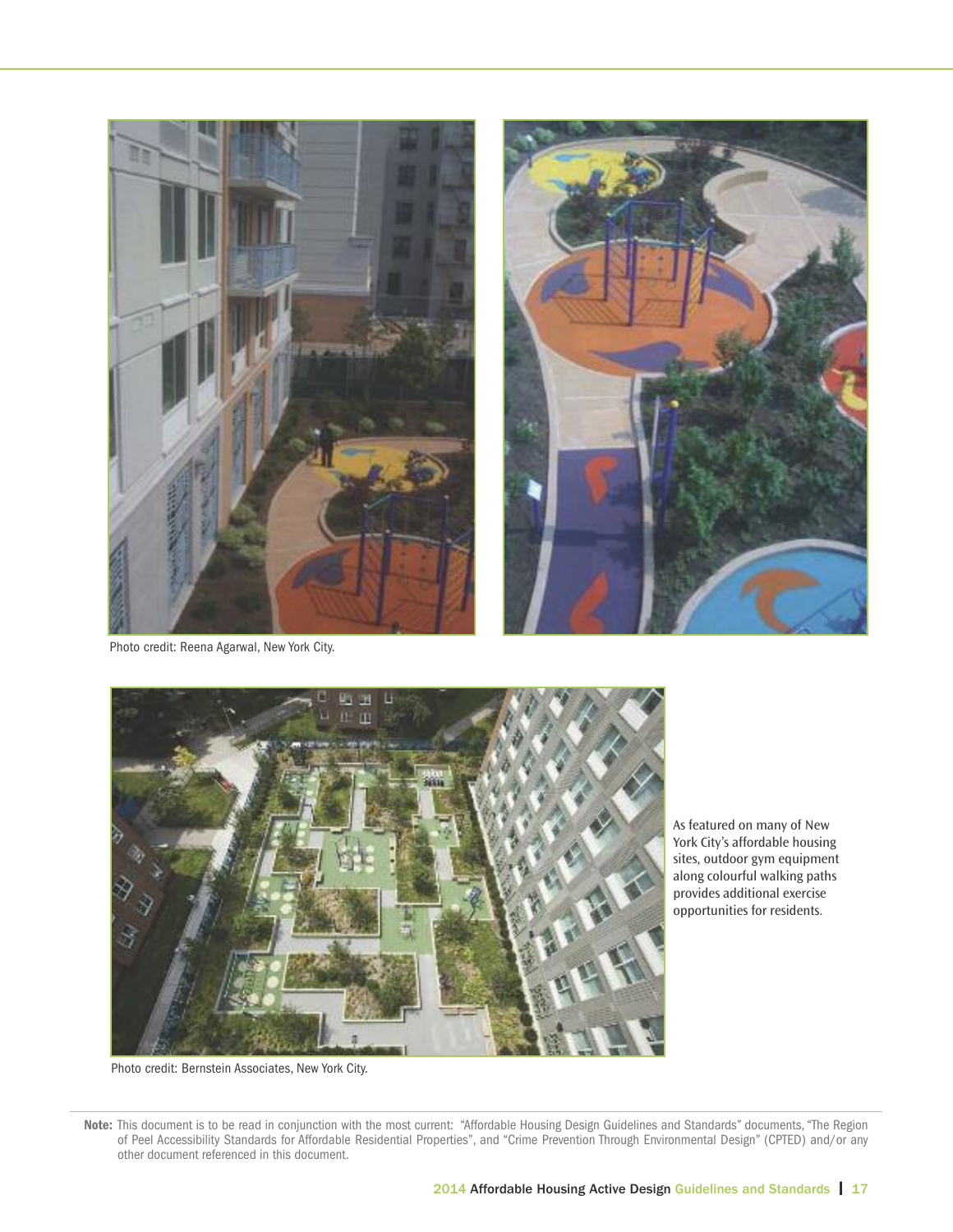# **4.3 Outdoor Bike Racks**

#### **Objective:**

Provide outdoor bicycle storage to encourage cycling for recreation and active transportation purposes.

#### **Recommendation:**

- 1. **Provide outdoor bike racks that are secure and visible for short-term visitors**, preferably sheltered, well-lit and centrally located.
- 2. **Provide outdoor bike storage for residents that are secure and visible, if indoor options are not available**.This objective is most applicable during the retrofit and rehabilitation process for buildings in which an indoor bike room cannot be accommodated.When possible, outdoor bike racks should be covered and well-lit to allow good bicycle security.



A covered, secure, and centrally located outdoor bike rack, like the one found at the Region of Peel's main service building, is ideal for visitors and for residents to use in the short-term.

## **4.4 Linear Parks**

#### **Objective:**

Provide linear space for active play when the site constraints limit more traditionally shaped playground spaces.

#### **Recommendation:**

1. **Identify spaces that may be adjacent to, in front of, or could connect uses that alone would be underutilized for active play purposes**. Examples include front or rear set-back space, hydro parks, or green land systems. When possible, connect to municipally-owned greenspaces or paths.

**Note:** This document is to be read in conjunction with the most current: "Affordable Housing Design Guidelines and Standards" documents,"The Region of Peel Accessibility Standards for Affordable Residential Properties", and "Crime Prevention Through Environmental Design" (CPTED) and/or any other document referenced in this document.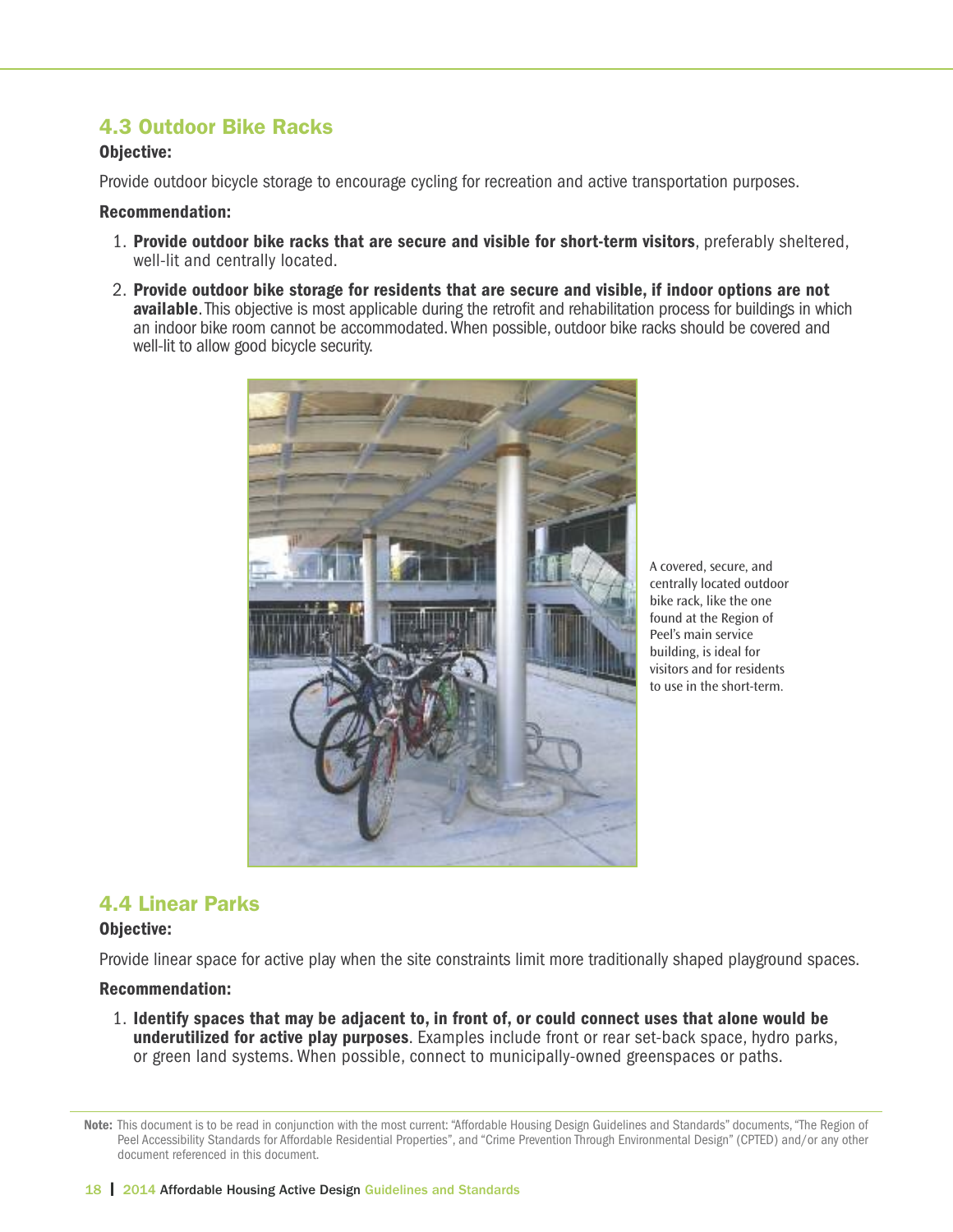# **5.0 INDOOR BUILDING DESIGN**

# **5.1 Stairs**

#### **Objective:**

Increase the frequency of stair use by making them more visible and aesthetically appealing.

#### **Recommendations:**

- 1. **For new buildings, locate stairs in a prominent location near the building main entrance**, with direct, visual access from the lobby while still providing elevator access for people with disabilities. Design visually prominent stairwells to floors with shared facility rooms, including from the lobby to second floor and between floors in high-rise buildings. Organizing building lobbies to enable clear views of the active recreational and fitness-oriented spaces is also advisable.
- 2. **For existing buildings, open up existing underused fire-exit stairways** to serve as a primary means of travel.
- 3. **Replace solid doors at each lobby stair entrance with doors that have fire-rated glass windows**.
- 4. **Provide visible point-of-decision signage or markings to encourage and direct stair use at the elevators**. Use motivational messages that are appropriate for the resident population.
- 5. **Provide well-lit stairways** to encourage use and limit negative behaviours (crime, loitering, etc.).
- 6. **Provide visually appealing interior finishes in stairwells** (paint, art, paint markings, etc.).

With any stairwell changes consider incorporating accessibility and safety features as required, such as: tactile signage, glare-reducing lighting/surfaces, contrasting colours on walls and step nosing, and slipresistant floor finishes.



To promote use and assist with way-finding, Region of Peel service buildings in Brampton and Mississauga feature point-ofdecision signage and interesting graphics leading to the stairwells.

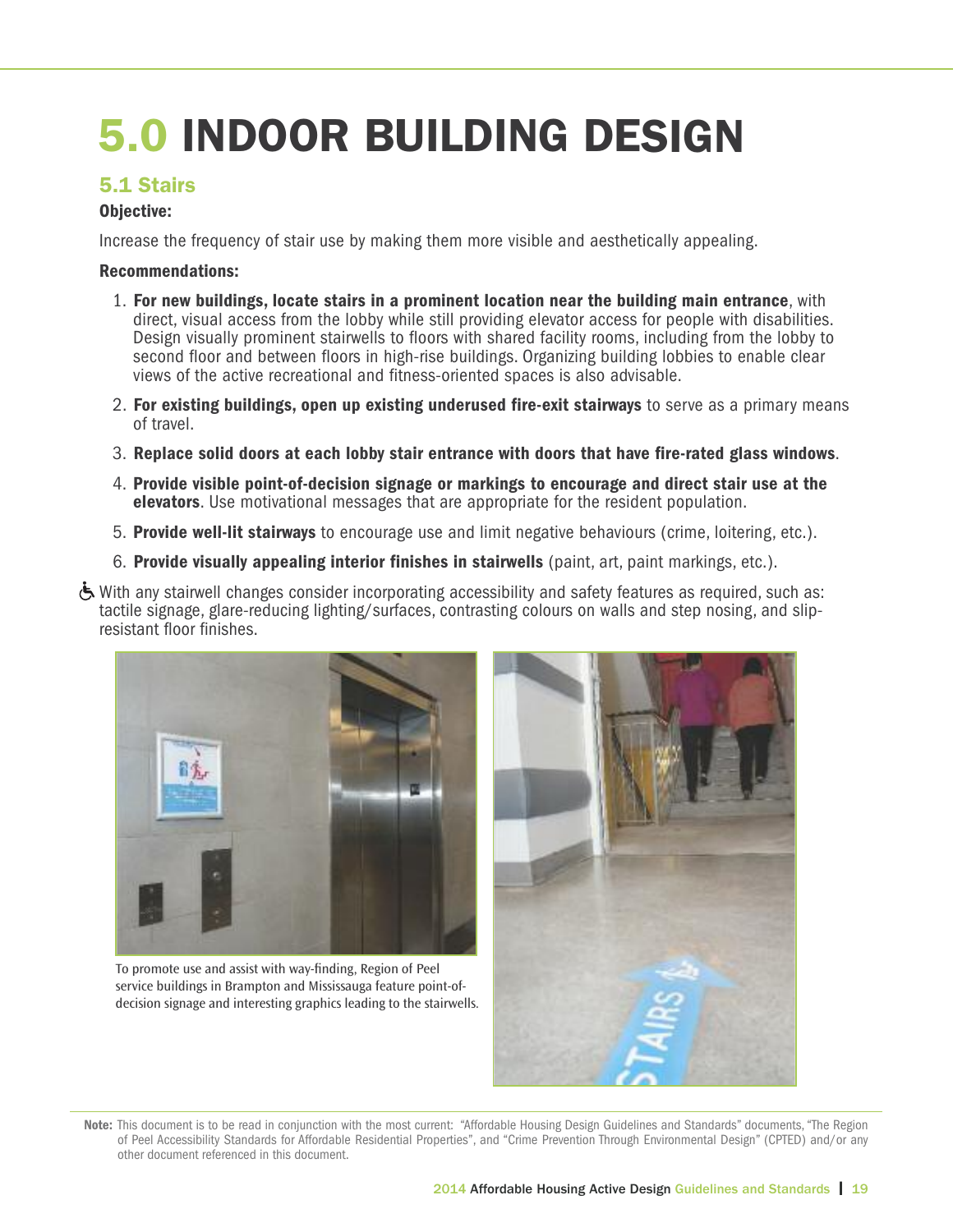#### **New York City Affordable Housing**



Photo credit: Bernstein Associates, New York City.

#### **Peel Service Buildings**



Simple and inexpensive renovations, such as wall paint, artwork, handrail coatings and step nosing, as seen in New York City affordable housing buildings and Region of Peel service buildings, transform underutilized fire-exits into appealing stairwells for everyday use.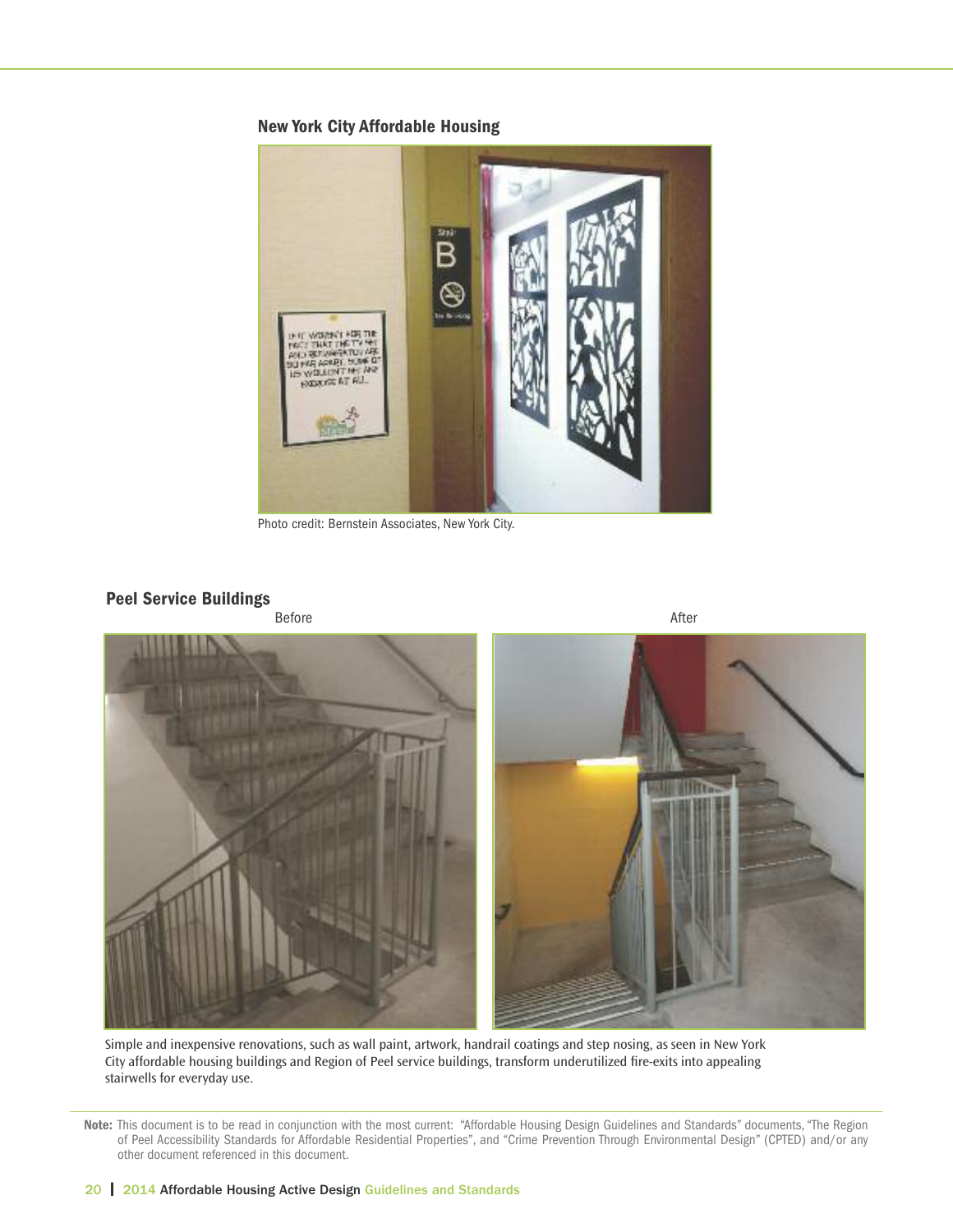# **5.2 Indoor Bike Storage**

#### **Objective:**

Provide secure, covered bike storage to encourage cycling for recreation and active transportation purposes.

#### **Recommendations:**

1. **Provide secure, sheltered and accessible indoor bicycle storage**, preferably in a central location on the ground floor with a separate, external entrance.



Indoor bike storage, like the ones found in Mississauga and Brampton affordable housing sites, provides residents with a secure, enclosed location to store their bikes.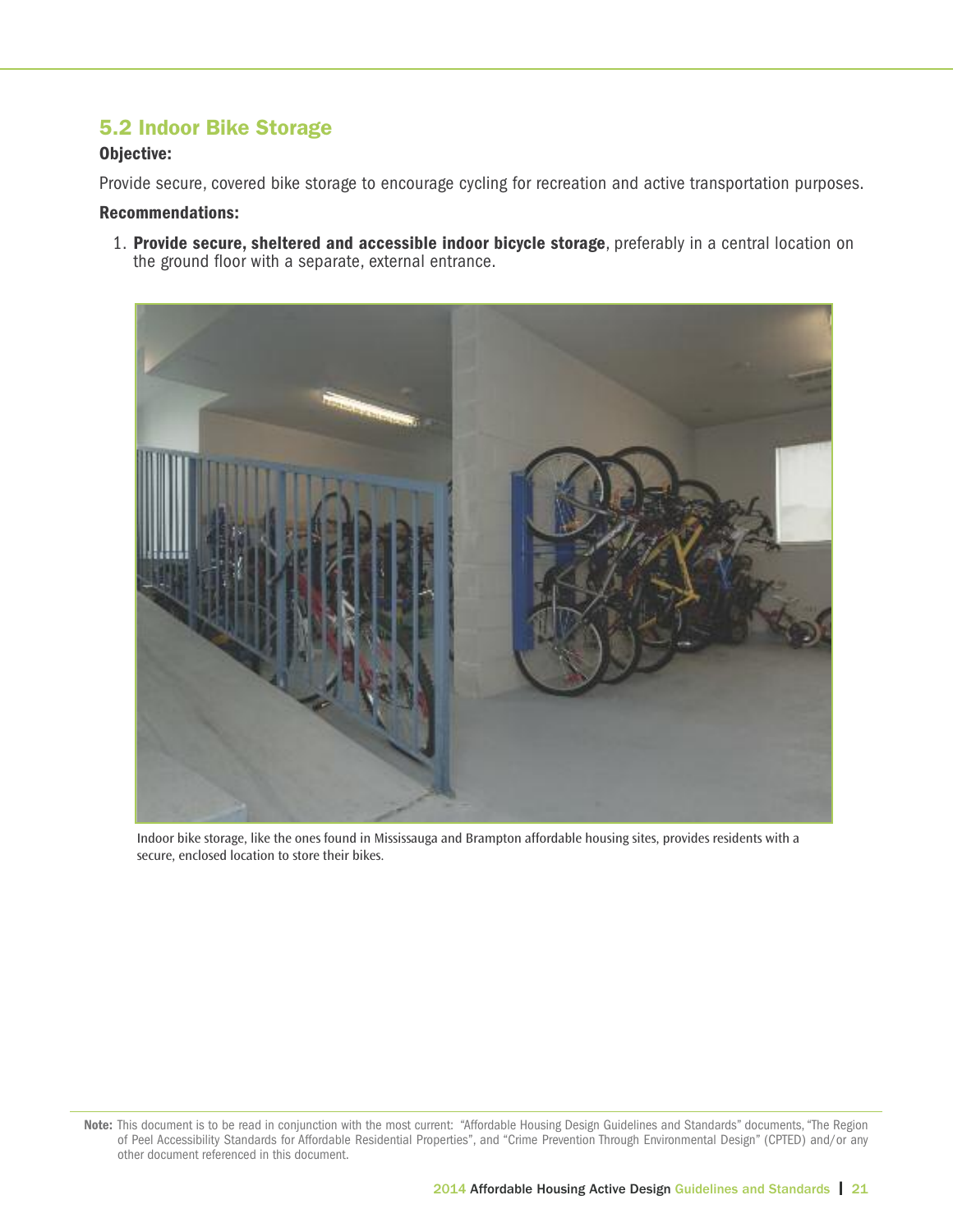# **5.3 Common Room Design**

#### **Objective:**

Increase activity during traditionally sedentary times.

#### **Recommendations:**

1. **When designing indoor common room areas**, such as laundry facilities, multi-purpose rooms or communal cooking areas, **consider central locations that provide visibility and access to indoor and/or outdoor play areas and the inclusion of fitness equipment** (see Section 6 for more information regarding partnerships and programming).This allows parents to exercise while doing household tasks and/or supervising children at play. Also consider designs that accommodate a variety of resident ages and abilities.



Laundry rooms should be designed to overlook and access children's playgrounds so that parents can supervise children while doing household chores.



Gym equipment can be added indoors to create fitness rooms for adults and teenagers. This exercise room in an affordable housing site in New York City uniquely features a climbing wall. Fitness rooms with windows can be located near children's playrooms to allow adults to watch over their children playing while exercising.

Photo credit: Bernstein Associates, New York City.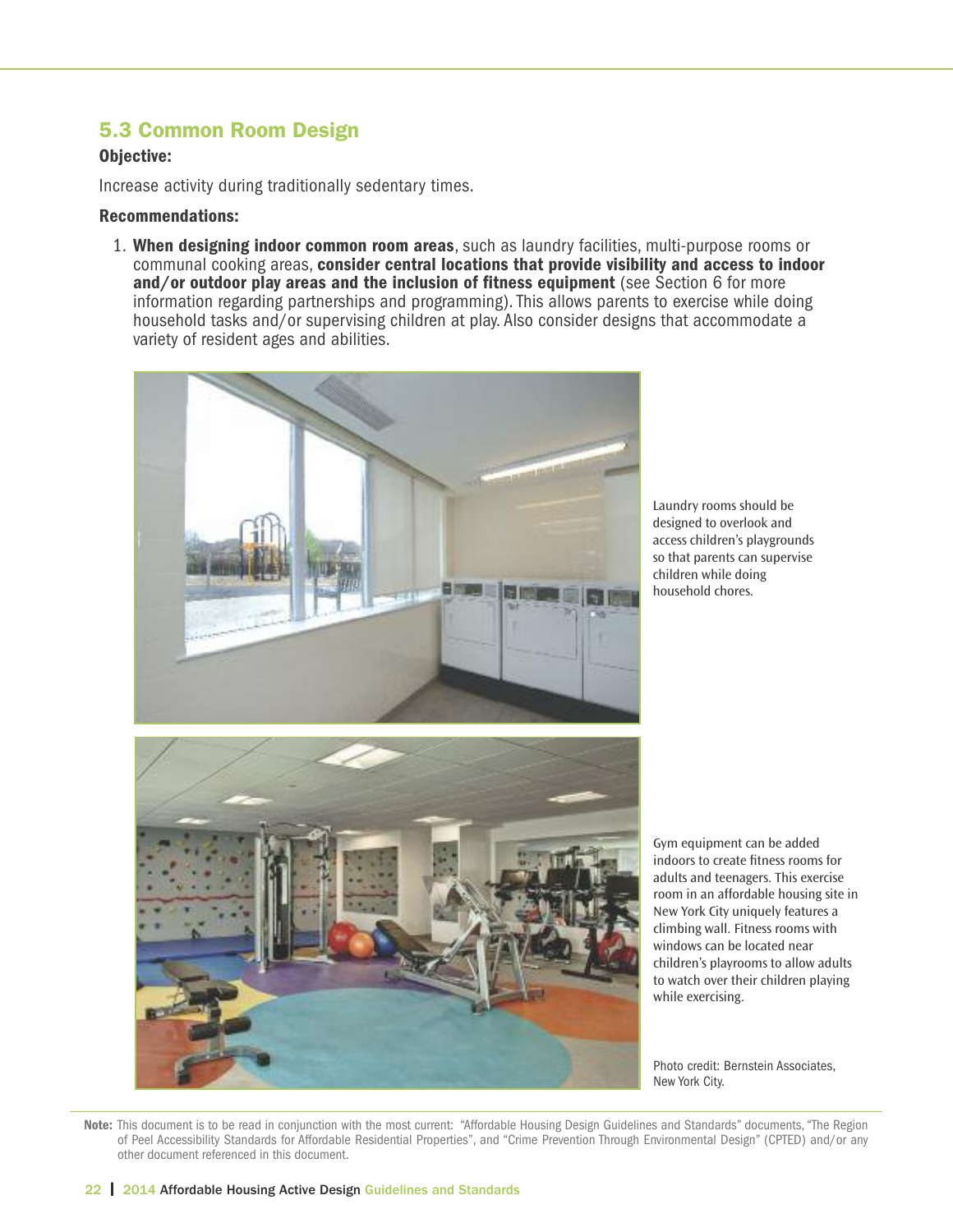# **6.0 PROGRAMMING AND PARTNERSHIP OPPORTUNITIES**

Active design is the first step in increasing the physical activity levels of affordable housing residents. Once the indoor and outdoor design elements are in place, establishing and fostering community programming and partnerships will help support the long-term sustainability of daily active living. Promoting and facilitating tenant-led programming will increase communication among residents and with local community groups, build community cohesion, and ultimately encourage behaviour change.

# **6.1 Fitness and Recreation Areas**

#### **Objective:**

Increase structured physical activity opportunities by providing multi-purpose rooms.

#### **Recommendations:**

- 1. **Identify and designate space that can be used for a variety of physical activity opportunities** (e.g. organized sports, fitness classes, gym equipment, bike-repair clinics, etc.) as well as for secure, onsite storage of equipment.
- 2. **Partner with community-based organizations**, such as local bicycle committees, **that can offer fitness and recreation programming** and be responsible for the communications, registration, operations and maintenance of equipment, and risks.



Residents of all ages living in affordable housing sites throughout Peel can access regular fitness programs in multi-purpose rooms; many with large, bright windows providing natural light from the outdoors.

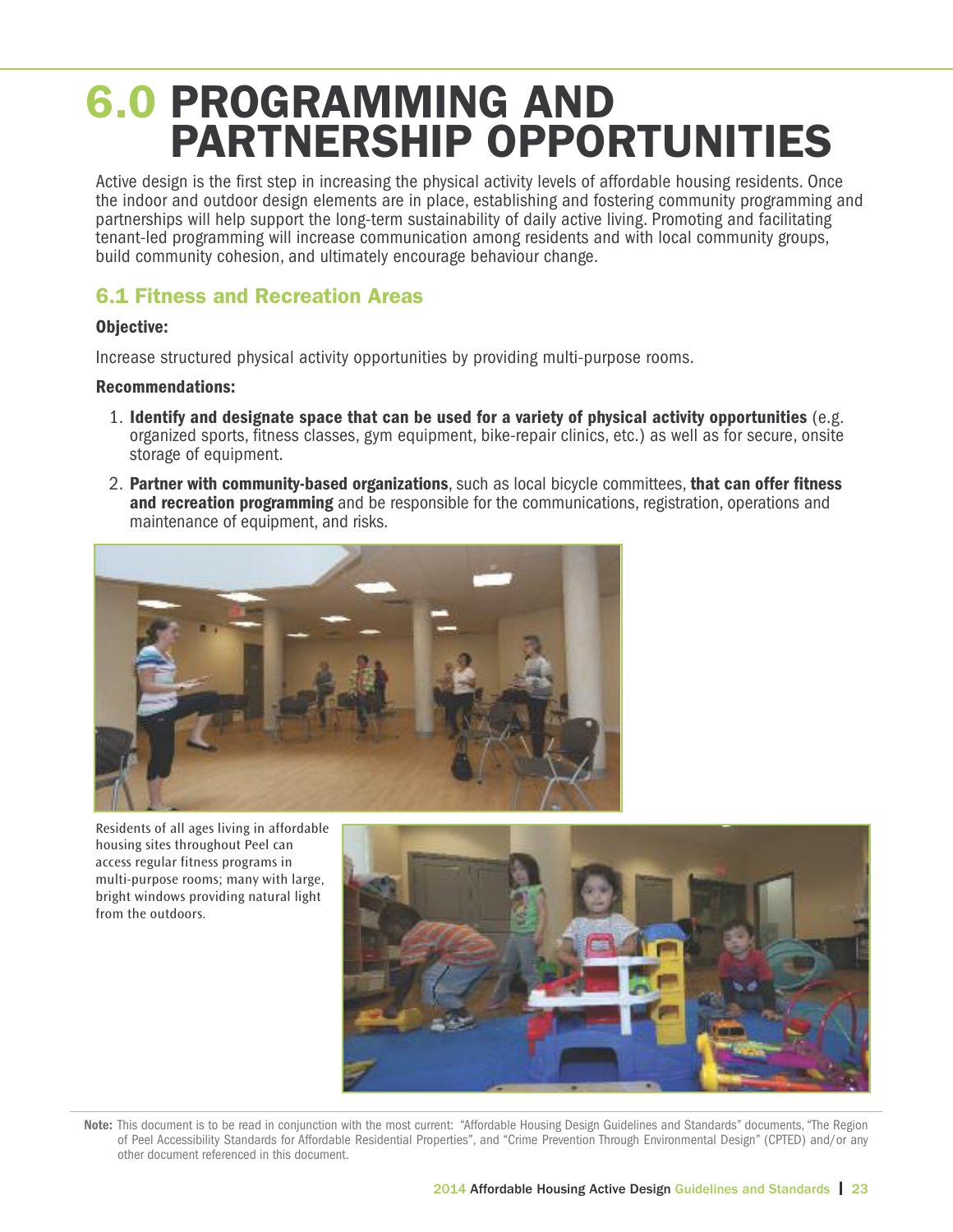# **6.2 Community Gardens**

#### **Objective:**

Provide plots for community gardens to encourage light physical activity for residents and to also act as a source of fresh, unprocessed vegetables and fruits.

#### **Recommendations:**

- 1. **Identify and designate plots to serve as gardens and promote light activity** for seniors and other residents. Create opportunities for children to garden with their parents, such as a children's garden<br>plot. Locate garden plots using planter boxes, container gardens, green roofs, or vacant spaces/lots. Consider walkways and raised beds or gardens that can accommodate residents with wheelchairs or other assist devices. Consider sensory gardens for those with hearing or vision disabilities.
- 2. **Partner with community-based organizations that can offer community gardening programs** to sponsor and/or maintain greenspaces and gardens on building sites.



The community garden at Creditvale Mills in Mississauga provides residents with access to fresh vegetables and opportunities for physical activity and to socialize.

## **6.3 Communal Cooking and Eating Areas**

#### **Objective:**

Provide opportunities for residents to build food and culinary skills to promote healthy eating.

#### **Recommendations:**

- 1. **Identify and designate space that can be used for a variety of opportunities to teach food and culinary-skills***,* such as multi-purpose rooms, common kitchen or eating areas and outdoor cooking/BBQ areas. Space should provide secure, onsite storage of equipment and cooking ingredients. Overhead or countertop tilt-mirrors can be added to enhance the teaching environment for cooking classes.
- 2. **Partner with community-based organizations that can offer community kitchen programming** and be responsible for the communications, registration, operations and maintenance of equipment/cooking ingredients, and risks.

**Note:** This document is to be read in conjunction with the most current: "Affordable Housing Design Guidelines and Standards" documents,"The Region of Peel Accessibility Standards for Affordable Residential Properties", and "Crime Prevention Through Environmental Design" (CPTED) and/or any other document referenced in this document.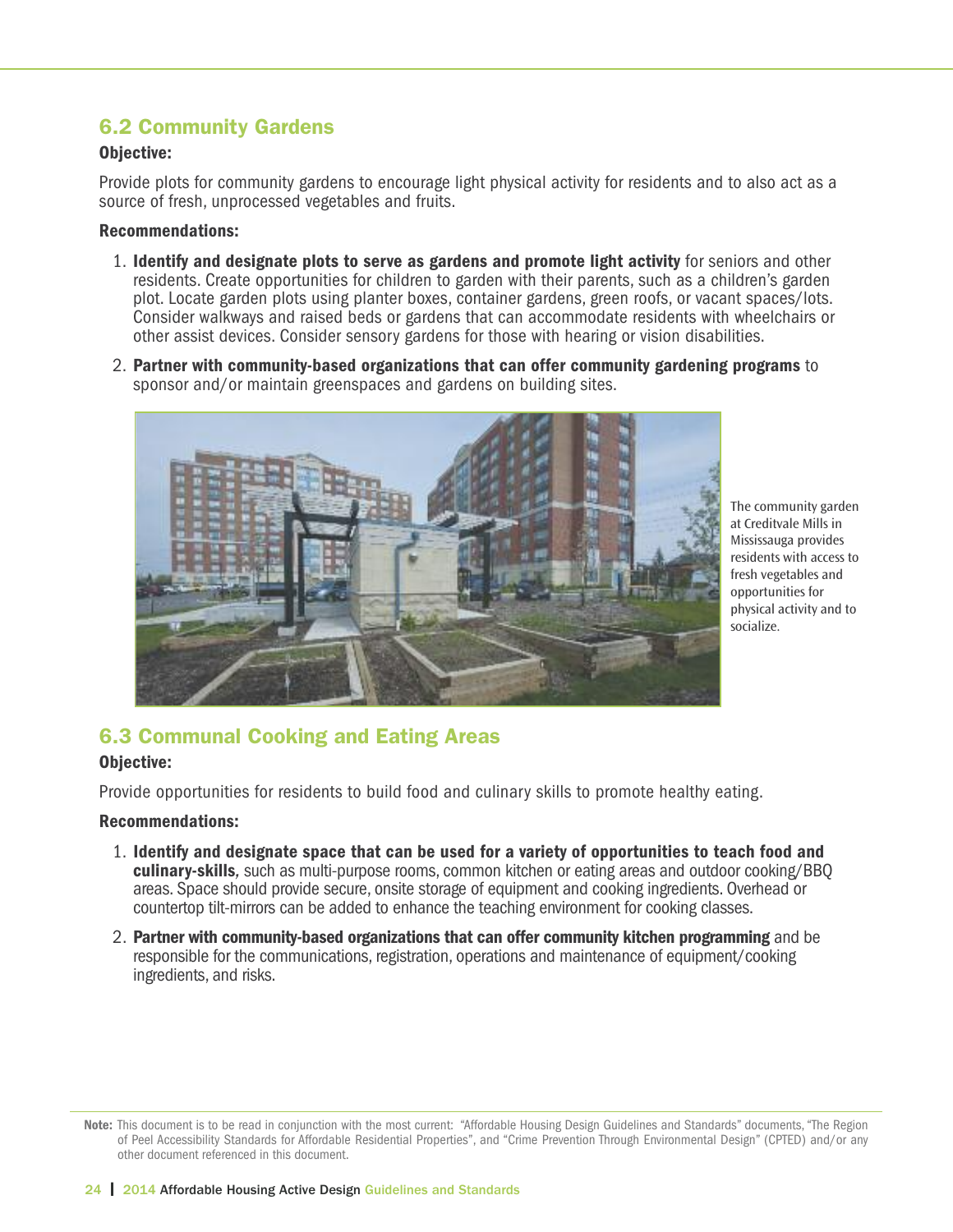# **7.0 GUIDELINES CHECKLIST AND COST IMPACT**

The following table<sup>10</sup> has been created to provide housing and service designers and providers a checklist of all the *Affordable Housing Active Design – Guidelines and Standards* to consider for affordable housing.The guidelines are organized by cost impact to assess the generalized resource implications of active design elements comparatively. Incorporation of as many active design elements as possible early on in the design process, as appropriate, is more likely to result in more significant active design outcomes.

| Neutral or low cost, immediately implementable requiring minimal change to building types |                                                                                                                                                      |  |
|-------------------------------------------------------------------------------------------|------------------------------------------------------------------------------------------------------------------------------------------------------|--|
|                                                                                           | <b>Outdoor Play Areas</b>                                                                                                                            |  |
| 4.1                                                                                       | 1. Review existing play areas that, with improvements such as playground paint markings on or near play surfaces,<br>could promote play and activity |  |
|                                                                                           | <b>Outdoor Paths</b>                                                                                                                                 |  |
| 4.2                                                                                       | 1. Review area context and use underutilized spaces that, with improvement, could serve an active purpose near or<br>alongside pathways              |  |
|                                                                                           | 4. Provide a variety of way-finding and instructional signage along outdoor paths                                                                    |  |
|                                                                                           | <b>Outdoor Bike Racks</b>                                                                                                                            |  |
| 4.3                                                                                       | 1. Provide outdoor bike racks that are secure and visible for short-term visitors                                                                    |  |
|                                                                                           | 2. Provide outdoor bike storage for residents that are secure and visible, if indoor options are not available                                       |  |
|                                                                                           | <b>Linear Parks</b>                                                                                                                                  |  |
| 4.4                                                                                       | 1. Identify spaces that may be adjacent to, in front of, or could connect uses that alone would be underutilized for<br>⊔<br>active play purposes    |  |
|                                                                                           | <b>Stairs</b>                                                                                                                                        |  |
| 5.1                                                                                       | 2. For existing buildings, open up existing underused fire-exit stairways                                                                            |  |
|                                                                                           | 4. Provide visible point-of-decision signage or markings to encourage and direct stair use at the elevators                                          |  |
|                                                                                           | <b>Fitness and Recreation Areas</b>                                                                                                                  |  |
| 6.1                                                                                       | 1. Identify and designate space that can be used for a variety of physical activity opportunities<br>ப                                               |  |
|                                                                                           | 2. Partner with community-based organizations that can offer fitness and recreation programming<br>ப                                                 |  |
|                                                                                           | <b>Community Gardens</b>                                                                                                                             |  |
| 6.2                                                                                       | 1. Identify and designate plots to serve as gardens and promote light activity                                                                       |  |
|                                                                                           | 2. Partner with community-based organizations that can offer community gardening programs                                                            |  |
|                                                                                           | <b>Communal Cooking and Eating Areas</b>                                                                                                             |  |
| 6.3                                                                                       | 1. Identify and designate space that can be used for a variety of opportunities to teach food and culinary-skills                                    |  |
|                                                                                           | 2. Partner with community-based organizations that can offer community kitchen programming                                                           |  |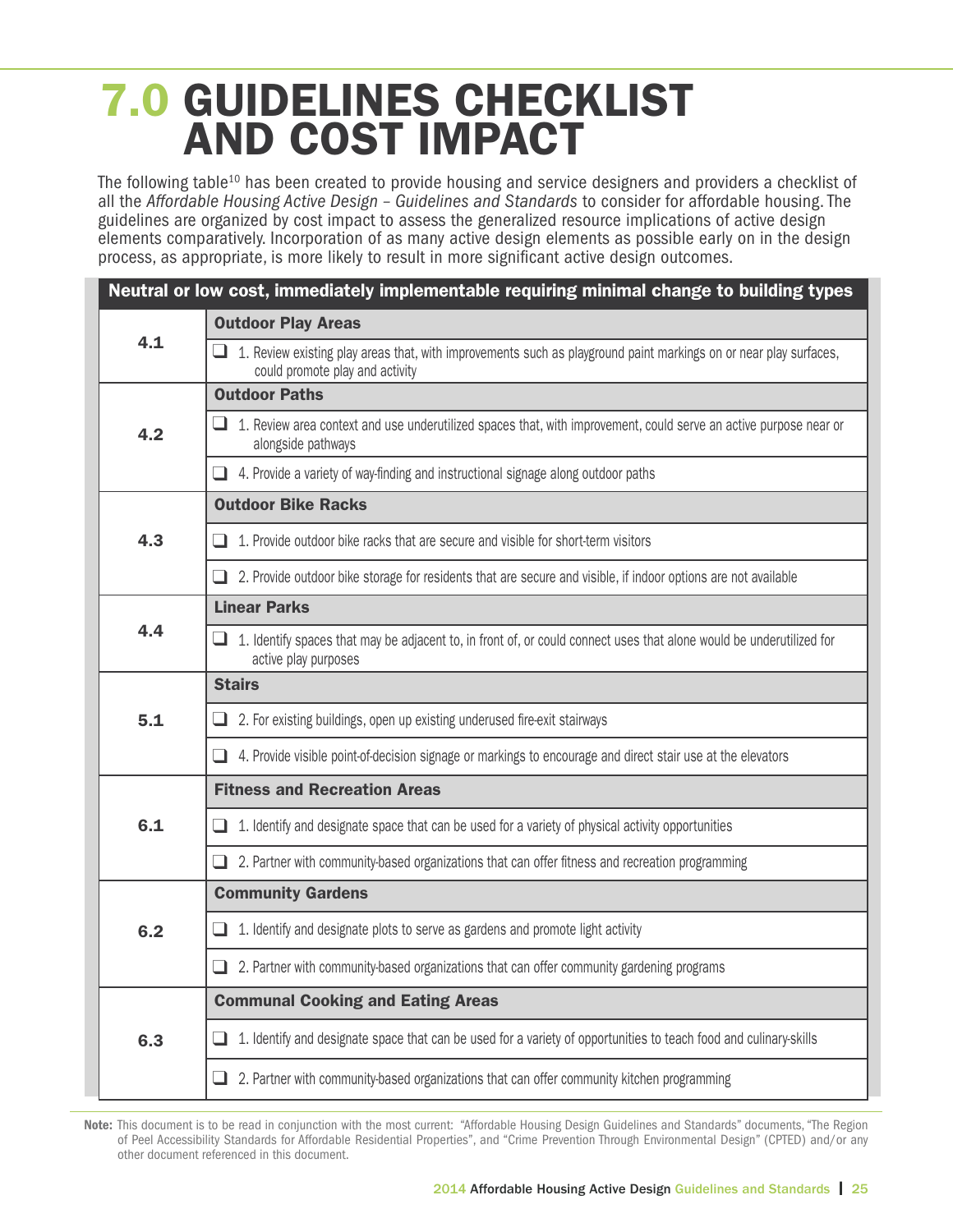#### **Neutral or low cost, needs advanced/up-front planning and/or requiring minimal change to building types**

|             | <b>Outdoor Play Areas</b>                                                                                                                                                                     |
|-------------|-----------------------------------------------------------------------------------------------------------------------------------------------------------------------------------------------|
|             | 2. Design play spaces and outdoor active play areas for children, youth and adults of various ages and a broad<br>⊔<br>range of abilities                                                     |
| 4.1         | 3. Include structures that provide opportunities for activity using the full range of movement types:<br>• Manipulative Movement<br>• Non-locomotor Movement<br>• Locomotor Movement          |
|             | 4. Co-locate other outdoor elements with playgrounds or play structures to promote active play across age groups                                                                              |
|             | 5. Preserve or create greenspace areas or sport courts that can be designated for outdoor sport and play                                                                                      |
|             | <b>Outdoor Paths</b>                                                                                                                                                                          |
| 4.2         | 2. Design visually appealing, accessible and well-lit environments along paths<br>⊔.                                                                                                          |
|             | 3. Construct paths that connect to on-site and off-site destinations<br>$\Box$                                                                                                                |
| 4.1 and 4.2 | Address climatic restrictions on physical activity within developments by maintaining the utility and accessibility of<br>ப<br>outdoor areas during snowy winter conditions                   |
|             | <b>Stairs</b>                                                                                                                                                                                 |
|             | 1. For new buildings, locate stairs in a prominent location near the building main entrance                                                                                                   |
| 5.1         | 3. Replace solid doors at each lobby stair entrance with doors that have fire-rated glass windows                                                                                             |
|             | 5. Provide well-lit stairways                                                                                                                                                                 |
|             | 6. Provide visually appealing interior finishes in stairwells                                                                                                                                 |
| 5.2         | <b>Indoor Bike Storage</b>                                                                                                                                                                    |
|             | 1. Provide secure, sheltered and accessible indoor bicycle storage                                                                                                                            |
|             | <b>Common Room Design</b>                                                                                                                                                                     |
| 5.3         | 1. When designing indoor common room areas, consider central locations that provide visibility and access to indoor<br>u.<br>and/or outdoor play areas and the inclusion of fitness equipment |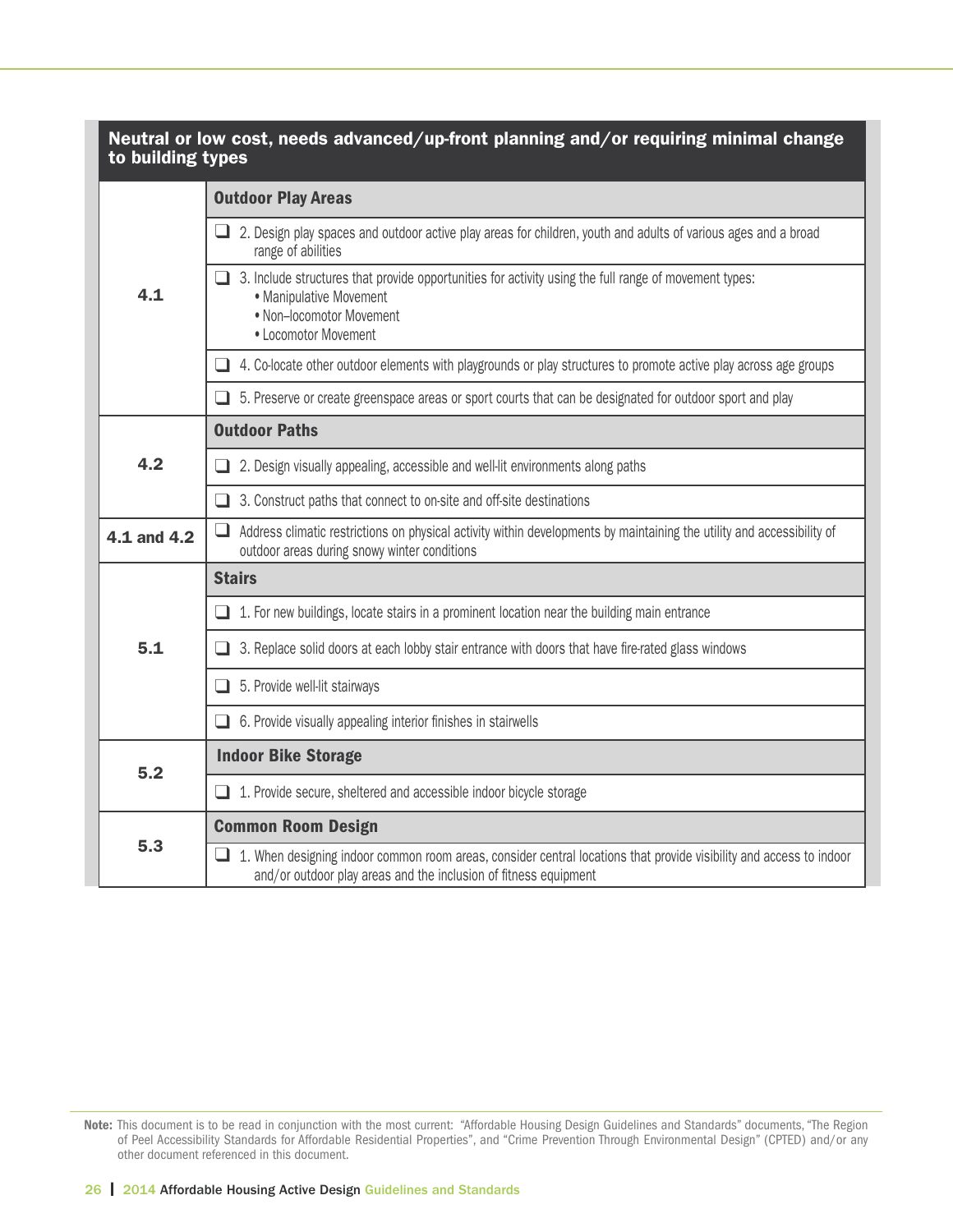| Moderate or more challenging cost, achievable with supportive policies in place |                                                                                                                                                                                                                            |  |
|---------------------------------------------------------------------------------|----------------------------------------------------------------------------------------------------------------------------------------------------------------------------------------------------------------------------|--|
|                                                                                 | <b>Site Selection</b>                                                                                                                                                                                                      |  |
| 3.1                                                                             | 1. Locate affordable housing where convenient and accessible access to a variety of local services and daily<br>amenities is available                                                                                     |  |
|                                                                                 | 2. Work with area municipalities and other levels of government to:<br>• Expand nearby outdoor recreational facilities<br>• Improve connections to nearby greenspace networks or trails<br>• Improve local transit service |  |
|                                                                                 | <b>Planning for Affordable Housing</b>                                                                                                                                                                                     |  |
| 3.2                                                                             | 1. Consider opportunities to support the incorporation of affordable housing early in the development planning process                                                                                                     |  |
|                                                                                 | 2. Negotiate development expenditures to support nearby public physical activity facilities                                                                                                                                |  |
|                                                                                 | <b>Ground Floor Space</b>                                                                                                                                                                                                  |  |
| 3.3                                                                             | 1. Identify appropriate commercial or service uses of the site with the applicable area municipality prior to<br>procurement that encourages a mixed-use facility                                                          |  |
|                                                                                 | 2. Support greater density, reduced parking requirements, and other considerations that support and health well-being                                                                                                      |  |

**Note:** This document is to be read in conjunction with the most current: "Affordable Housing Design Guidelines and Standards" documents,"The Region of Peel Accessibility Standards for Affordable Residential Properties", and "Crime Prevention Through Environmental Design" (CPTED) and/or any other document referenced in this document.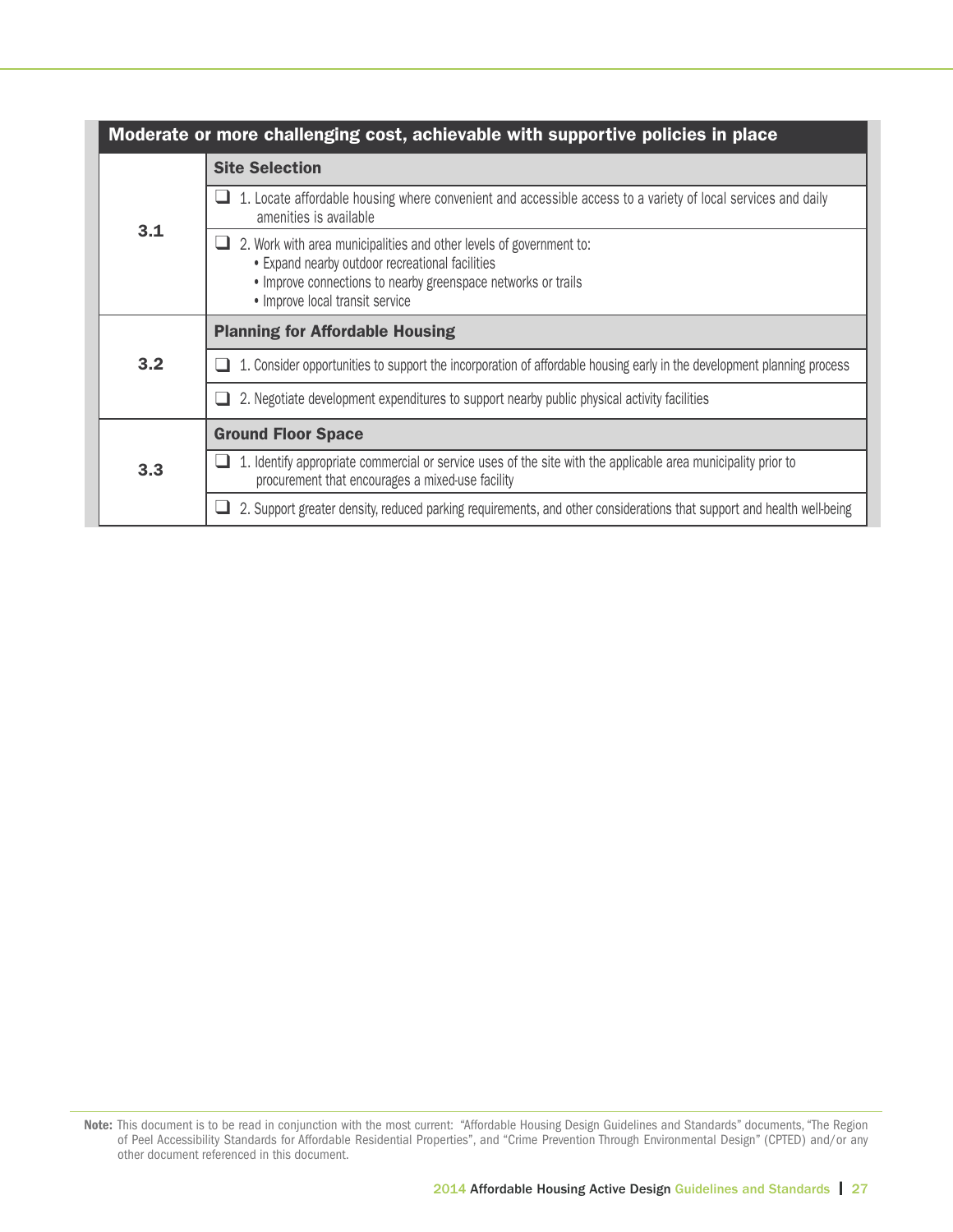# **8.0 REFERENCES**

 $1$ Tjepkema, M. (2005). Measured obesity. Adult obesity in Canada: Measured height and weight. Nutrition: findings from the Canadian Community Health Survey. Issue no. 1. Statistics Canada. Available from: [http://www.statcan.gc.ca/pub/82-620-m/2005001/pdf/4224906-eng.pdf](http://www5.statcan.gc.ca/access_acces/archive.action?loc=/pub/82-620-m/2005001/pdf/4224906-eng.pdf)

<sup>2</sup> Canadian Community Health Survey, 2011/2012, Statistics Canada, Share File, Ontario. Ministry of Health and Long-Term Care.

 $3$  Region of Peel. (2011). Student Health 2011: Measuring the health of Peel's youth Available from: <http://www.peelregion.ca/health/health-status-report/studenthealth2011/>

<sup>4</sup> Region of Peel. (2012). Changing Course: Creating Supportive Environments for Healthy Living in Peel. Available from: <http://www.peelregion.ca/health/resources/changing-courses.htm>

<sup>5</sup> Kahn, E.B., Ramsey, L.T., Brownson, R.C., Heath, G.W., Howze, E.H., Powell, K.E., Stone, E.J., Rajab, M.W., Corso, P. (2002).The Effectiveness of Interventions to Increase Physical Activity. American Journal of Preventive Medicine, 22(4S): 73-107.

6Why Don't People Participate? ActNowBC.ca

<sup>7</sup> Lee DS et al. (2009). Trends in Risk Factors for Cardiovascular Disease in Canada: Temporal, Socio-Demographic and Geographic Factors. Canadian Medical Association Journal, 181(3-4): e55-e66.

<sup>8</sup> Booth GL et al. (2013). Unwalkable Neighborhoods, Poverty, and the Risk of Diabetes Among Recent Immigrants to Canada Compared with Long-Term Residents. Diabetes Care, 36(2): 302-308.7

<sup>9</sup> Adapted from: Nicoll G, OCAD University; Lee KK, New York City Department of Health & Mental Hygiene; Dubose J, Georgia Institute of Technology. (2013). Active Design: Affordable Designs for Affordable Housing. NY,<br>NY: City of New York. Pg. 54. Available from: http://herg.gatech.edu/Files/Publications/Affordable-Designs.pd

 $10$  Adapted from: Nicoll G, OCAD University; Lee KK, New York City Department of Health & Mental Hygiene; Dubose J, Georgia Institute of Technology. (2013). Active Design: Affordable Designs for Affordable Housing. NY, NY: City of New York. Pg. 6. Available from: [http://herg.gatech.edu/Files/Publications/Affordable-](http://herg.gatech.edu/Files/Publications/Affordable-Designs.pdf)[Designs.pdf](http://herg.gatech.edu/Files/Publications/Affordable-Designs.pdf)

**Note:** This document is to be read in conjunction with the most current: "Affordable Housing Design Guidelines and Standards" documents,"The Region of Peel Accessibility Standards for Affordable Residential Properties", and "Crime Prevention Through Environmental Design" (CPTED) and/or any other document referenced in this document.